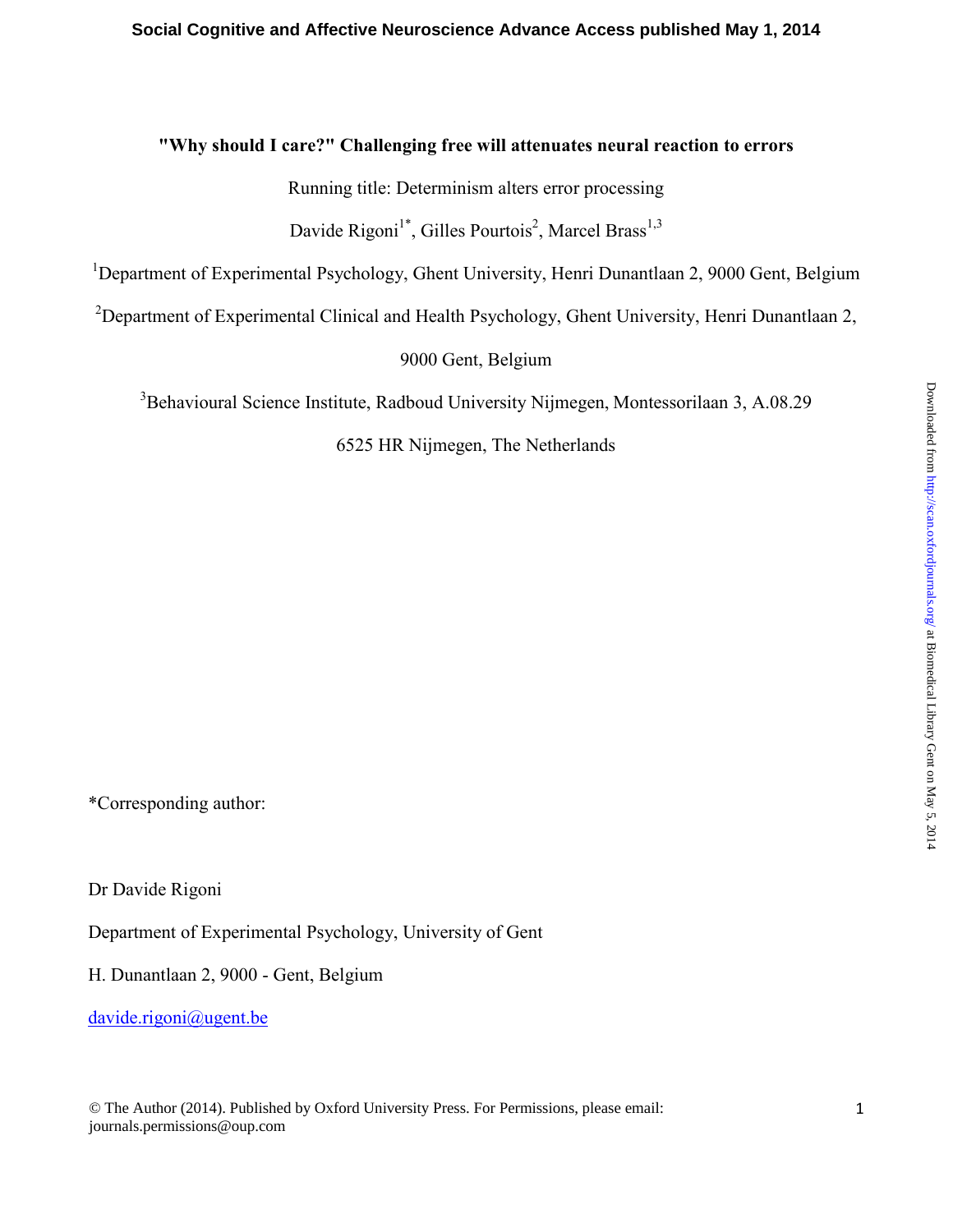# **Abstract**

Whether human beings have free will or not has been a philosophical question for centuries. The debate about free will has recently entered the public arena through mass media and newspaper articles commenting on scientific findings that leave little to no room for free will. Previous research has shown that encouraging such a deterministic perspective influences behavior, namely by promoting cursory and antisocial behavior. Here we propose that such behavioral changes may, at least partly, stem from a more basic neurocognitive process related to response monitoring, namely a reduced error detection mechanism. Our results show that the Error-Related Negativity, a neural marker of error detection, was reduced in individuals led to disbelieve in free will. This finding shows that reducing the belief in free will has a specific impact on error detection mechanisms. More generally, it suggests that abstract beliefs about intentional control can influence basic and automatic processes related to action control.

**Keywords:** free will, belief, response monitoring, error detection, error-related negativity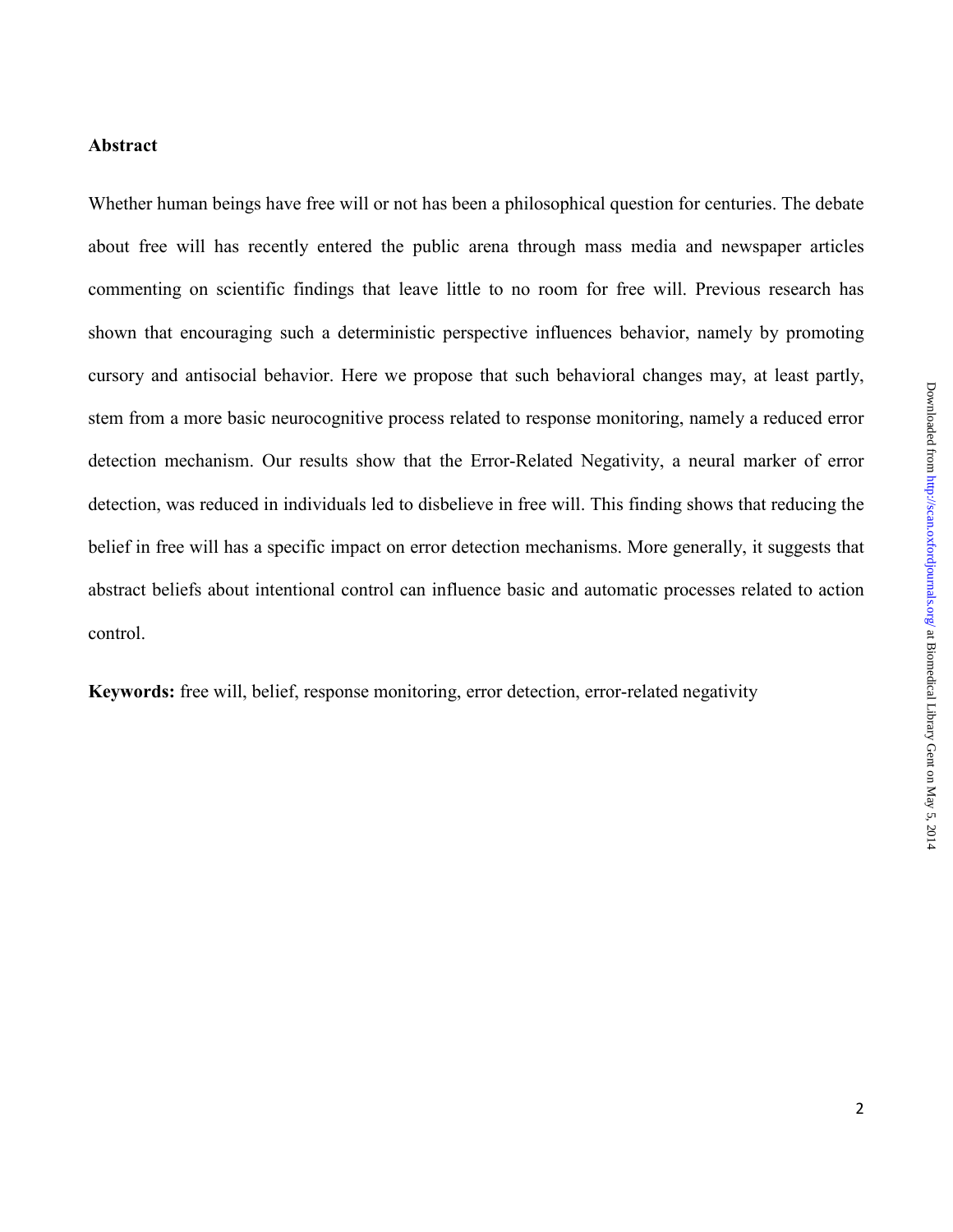# **1. Introduction**

Whether human beings have free will or not has been a core philosophical question for centuries. Many scientists today are quite skeptical about the existence of free will, at least in its traditional conception, as it would imply a "*ghost in the machine*" (Ryle, 1949) and hence entail the homunculus fallacy. Already more than 40 years ago, the famous behaviorist B.F. Skinner argued against the "*autonomous man – the inner man, the homunculus, the possessing demon, the man defended by the literatures of freedom and dignity*" (Skinner, 2002, p. 200). More recently, the debate about free will has entered the public domain through mass media and newspaper articles commenting on scientific findings that seemingly leave little to no room for free will. This raises a fundamental question, if it really matters whether people believe in free will or not.

Recent social psychological research has started to address this question. Empirical evidence suggests that believing in free will has important consequences for our lives, health and psychological wellbeing. For instance, Stillman and colleagues could demonstrate that individuals with strong beliefs in free will have better actual job performance and career attitudes than individuals with low beliefs in free will (Stillman, Baumeister, Vohs, Lambert, Fincham, & Brewer, 2010). Recent studies in social psychology have shown that being exposed to scientific information weakening the belief in free will can lead to negative changes in social behavior, such as cheating (Vohs & Schooler, 2008) and aggressiveness, and reduces prosocial and altruistic behavior (Baumeister, Masicampo, & DeWall, 2009). Further, it has been shown that deterministic primes threatening free will lead to reduced autonomous and independent thoughts (Alquist, Ainsworth, & Baumeister, 2012). These results suggest that believing in free will is crucial for motivating people to implement effort and deliberation in order to overcome automatic thinking and behavior.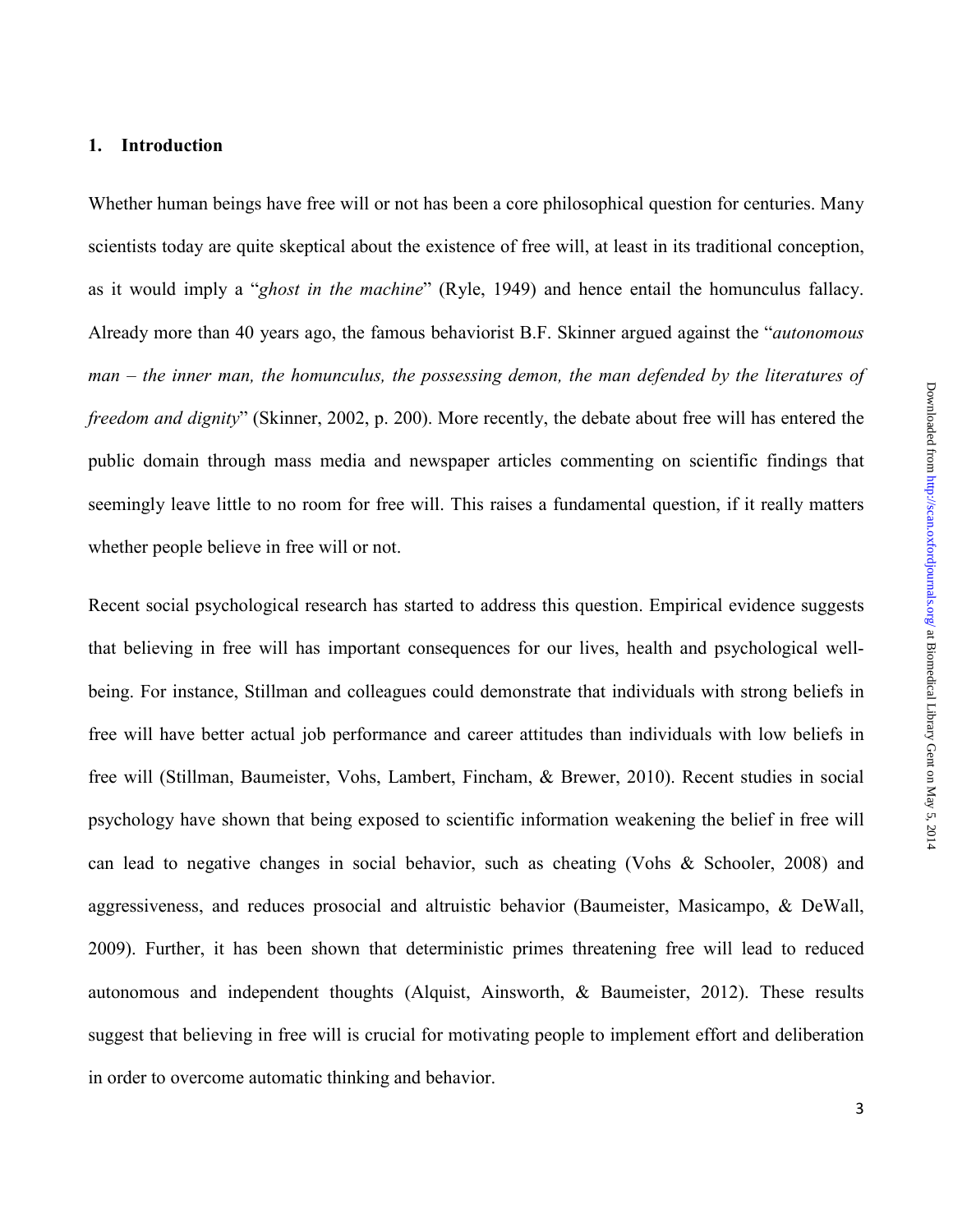Why do people that are artificially encouraged to disbelieve in free will show cursory and antisocial tendencies? It has been argued that weakening the belief in free will reduces individuals' will to exert self-control (Vohs & Schooler, 2008; Baumeister et al., 2009). Self-control is demanding and energyconsuming (Baumeister, 2008), and a disbelief in free will would prevent individuals to invest that energy. Here we focused on much more basic neurocognitive processes that may underlie the cursory pattern displayed by individuals who are artificially primed to disbelieve in free will. More specifically, we propose that such behavioral changes arise from altered response monitoring processes, namely a reduced error detection. Interestingly, recent experiments in cognitive neuroscience showed that challenging free will can alter basic cognitive and neural processes underlying voluntary actions. People induced to disbelieve in free will show altered brain activity underlying motor readiness (Rigoni, Kühn, Sartori, & Brass, 2011), reduced intentional inhibition and perceived control (Rigoni, Kühn, Gaudino, Sartori, & Brass, 2012), and altered post-error adaptation (Rigoni, Wuilquin, Brass, & Burle, 2013).

The aim of the present study is to test whether weakening people's belief in free will can alter a basic brain process considered to be the hallmark of efficient action control, that is, response monitoring. This cognitive capacity is particularly important when errors can be committed, as it is crucial to identify whether our ongoing response is correct or erroneous in order to adjust behavior accordingly. Our specific hypothesis is that reducing the belief in free will can alter the neurophysiological correlates of error monitoring. We recorded response-locked Event-Related Potentials (ERPs) while healthy adult participants performed a previously validated speeded go/nogo task (Vocat, Pourtois, & Vuilleumier, 2008; Pourtois, 2011). In a typical go/nogo task, participants are asked to respond as quickly as possible to dominant *go* stimuli that are often presented on a computer screen. In a minority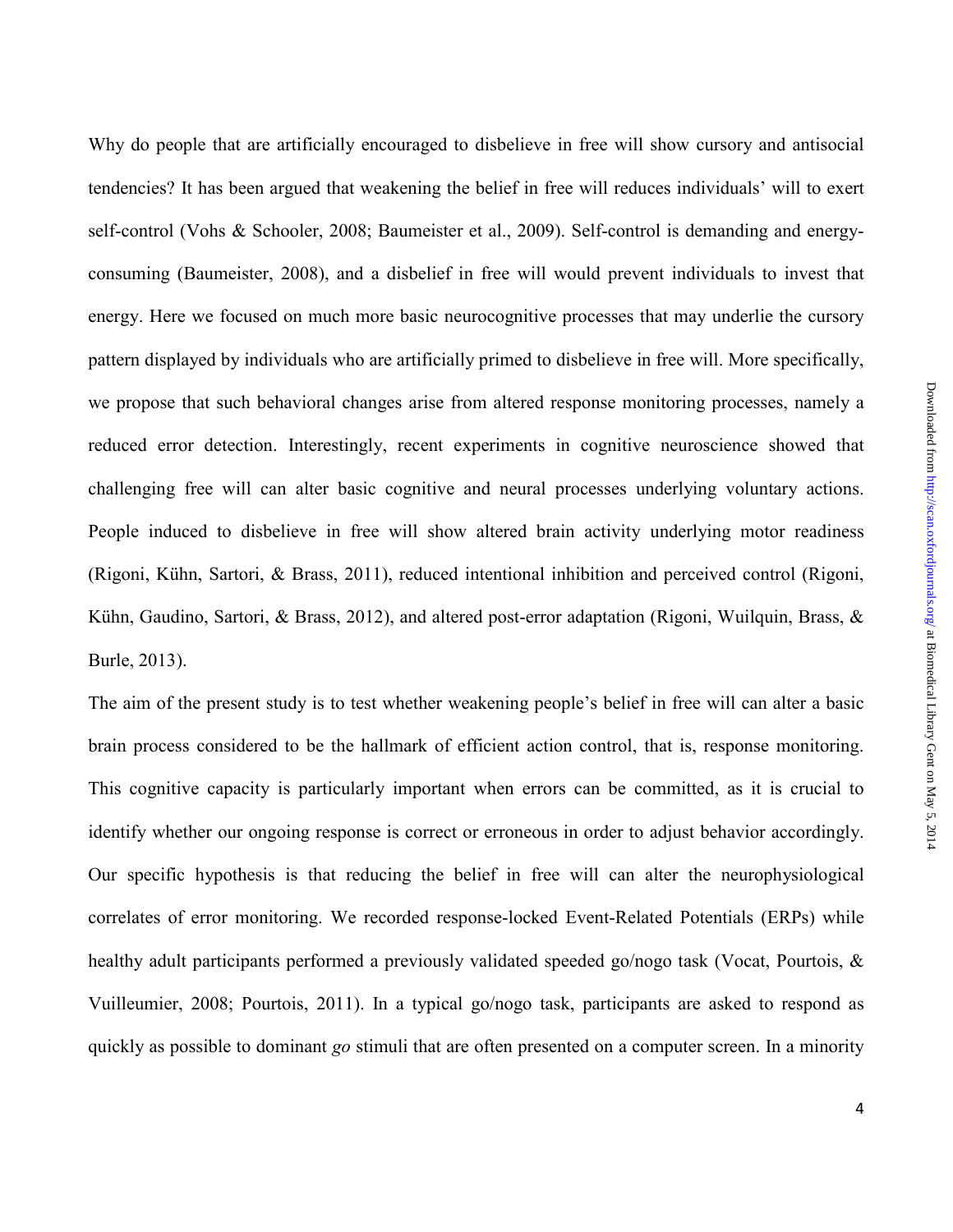of trials, deviant *nogo* stimuli indicate that the participant has to withhold responding. The use of time pressure in this type of tasks typically results in people committing a considerable number of response errors. Earlier psychophysiological studies showed that when a response error is produced during similar interference tasks, a negative wave appears over fronto-central electrodes starting just before the onset of the mechanical response and peaking within  $\sim 0$ -100 ms following it (Falkenstein, Hohnsbein, Hoormann, & Blanke, 1990; 1991; Gehring, Coles, Meyer, & Donchin, 1990; Holroyd & Coles, 2002; Yeung, Botvinick, & Cohen, 2004). This error-related deflection is often referred to as Error-Related Negativity (ERN) and empirical evidence suggests that it is generated within the medial prefrontal cortex, most likely the anterior cingulate cortex (Ridderinkhof, Ullsperger, Crone, & Nieuwenhuis, 2004) or the supplementary motor area (Bonini, Burle, Liégeois-Chauvel, Régis, Chauvel, & Vidal, 2014). Different cognitive interpretations have been put forward to account for the functional significance of the ERN (e.g. "pure" error detection, conflict monitoring, "generic" mismatch detection, negative reinforcement learning), but at present there is no general agreement on what is the specific function reflected by the ERN. However, there is little doubt that the ERN is involved in the early stages of response monitoring during or following action execution (e.g. Weinberg, Riesel, & Hajcak, 2012).

Recent evidence suggests that the ERN does not reflect a purely cognitive response monitoring mechanism, but rather it is modulated by motivational and affective factors and can be influenced by current individuals' motivational states. In this view, the ERN would entail a rapid motivational reaction to a deviation of one's own performance, and would thus represent a kind of "*cortical alarm bell*" (Inzlicht & Tullett, 2010), a neural marker of how much a person is concerned about performance outcomes. Empirical support for a motivational/affective account of the ERN comes from studies that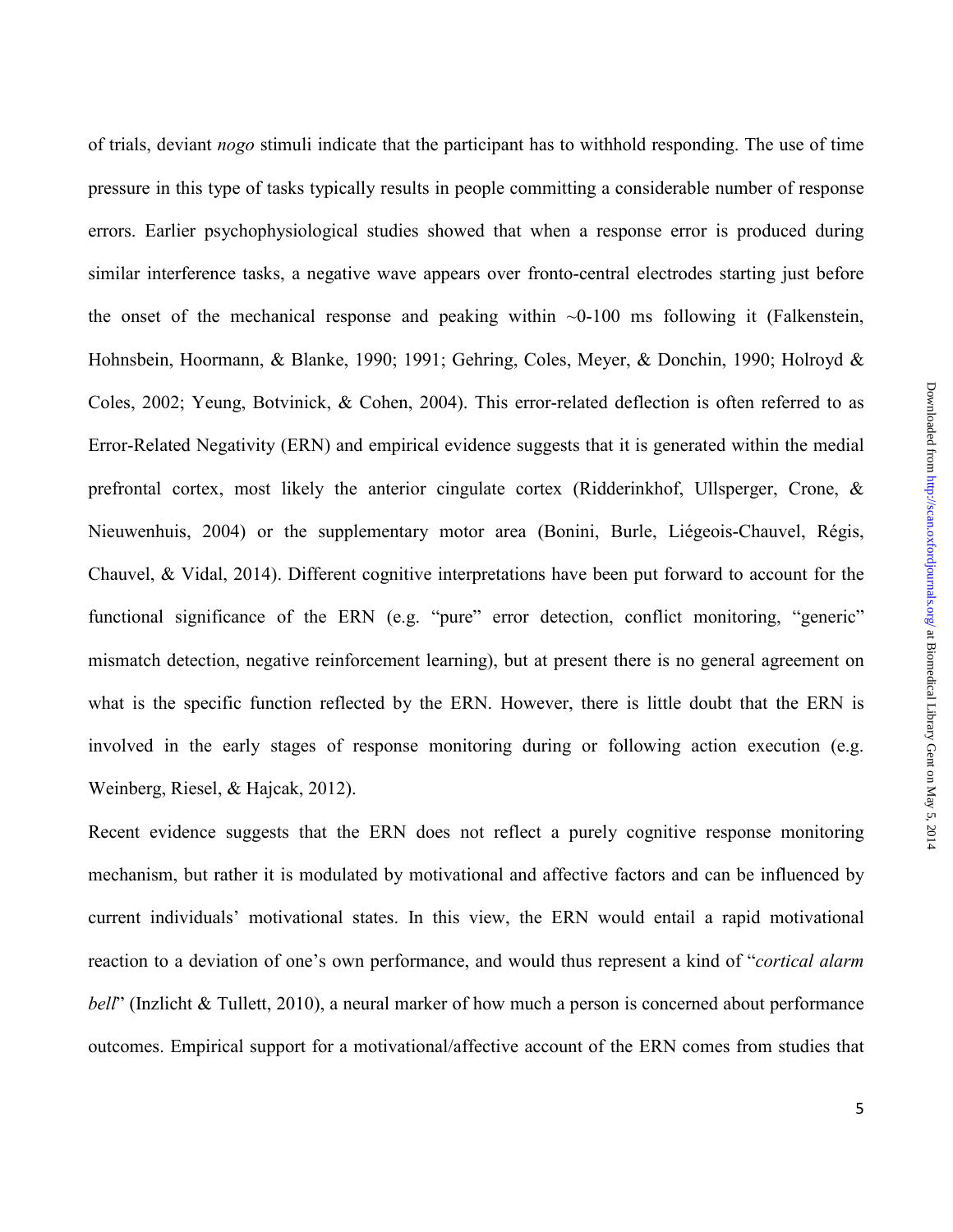examined the effect of distress levels on people's reaction to errors. A few studies found larger ERN in patients with anxiety disorders than in healthy controls (Gehring, Himle, & Nisenson, 2000; Aarts & Pourtois, 2010). Similarly, anxiolytic and antidepressant drugs reduce the amplitude of the ERN (Johannes, Wieringa, Nager, Dengler, & Munte 2001; de Bruijn, Sabbe, Hulstijn, Ruigt, & Verkes, 2006). Other studies have described how the amplitude of the ERN changes according to contextual motivational factors, such as monetary incentives that are offered for accuracy (Gehring, Goss, Coles, Meyer, & Donchin, 1993; Gehring & Willoughby, 2002; Pailing & Segalowitz, 2004). It has also been proposed that very abstract beliefs, such as religious beliefs, can mitigate distress reactions to errors (Inzlicht, NcGregor, Hirsh, & Nash, 2009; Inzlicht & Tullett, 2010). For instance, Inzlicht and Tullett (2010) showed that religious primes reduce the amplitude of the ERN in individuals who strongly believe in God.

Consistent with this framework, we propose that the cursory inclination displayed by individuals encouraged to disbelieve in free will (Vohs & Schooler, 2008; Baumeister et al., 2009) is associated to traceable changes in brain systems that underlie response monitoring mechanisms, and in particular the detection of response errors. More specifically, we reckon that artificially weakening the belief in free will (through a standard induction technique, see Vohs & Schooler, 2008; Rigoni et al., 2011; 2013) could alter early stages of response monitoring, and thus blunt the ERN.

Another ERP component that is observed when people commit a response error is the error positivity (Pe; Falkenstein et al., 1991). The Pe is a slow positive wave that follows the ERN and that peaks between 200 and 500 ms following error commission. The Pe is not a uniform deflection as it appears to consist of an initial component (early-Pe) that immediately follows the ERN and has a fronto-central distribution, and a slower component (late-Pe) that shows a more posterior scalp distribution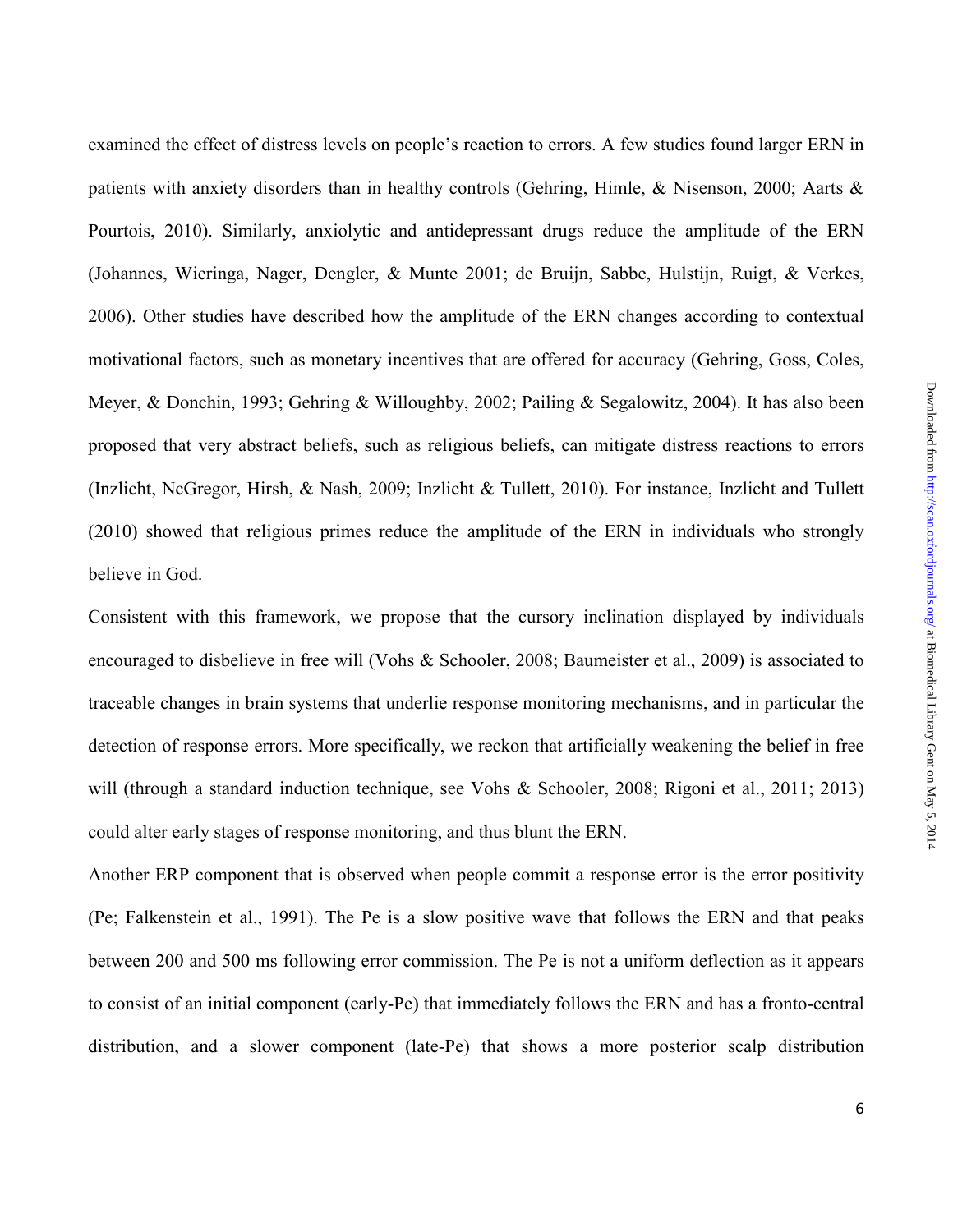(O'Connell, Dockree, Bellgrove, Turin, Ward, Foxe, & Robertson, 2009; Endrass, Klawohn, Preuss, & Kathmann, 2012). Empirical evidence suggests that the Pe reflects aspects of error-related processing that are independent from those manifested by the ERN (for a review, see Overbeek, Nieuwenhuis, & Ridderinkhof, 2005). More precisely, the Pe appears to reflect error awareness and is linked to strategic and remedial processes, such as post-error adaptation (Endrass, Franke, & Kathmann, 2005; Nieuwenhuis, Ridderinkhof, Blom, Band, & Kok, 2001; Ridderinkhof, Ramautar, & Wijnen, 2009). However, given that the specificity of the Pe for error monitoring processes remains debated (Ridderinkhof et al., 2009), we did not formulate clear predictions regarding possible modulatory effects of free will depletion on this component in the current study.

# **2. Method**

#### *2.1. Participants*

Thirty-three volunteers (26 females, 7 males; mean age  $= 23.14$ , SD  $= 3.95$ ) with no psychiatric or neurological history participated to the experiment, provided informed consent, and were compensated 20 euros for their participation. Data from 3 participants were excluded from statistical analyses because there were less than 6 artifact-free error trials in the baseline session (see section 2.2.), a number that prevents to compute reliable error-related ERP waveforms (Olvet & Hajcak, 2009). The study was conducted in accordance with the Declaration of Helsinki and was approved by the ethics committee of the Faculty of Psychological and Educational Sciences, Ghent University.

### *2.2. Experimental design and procedure*

The experimental design was divided into a baseline and a post-manipulation session.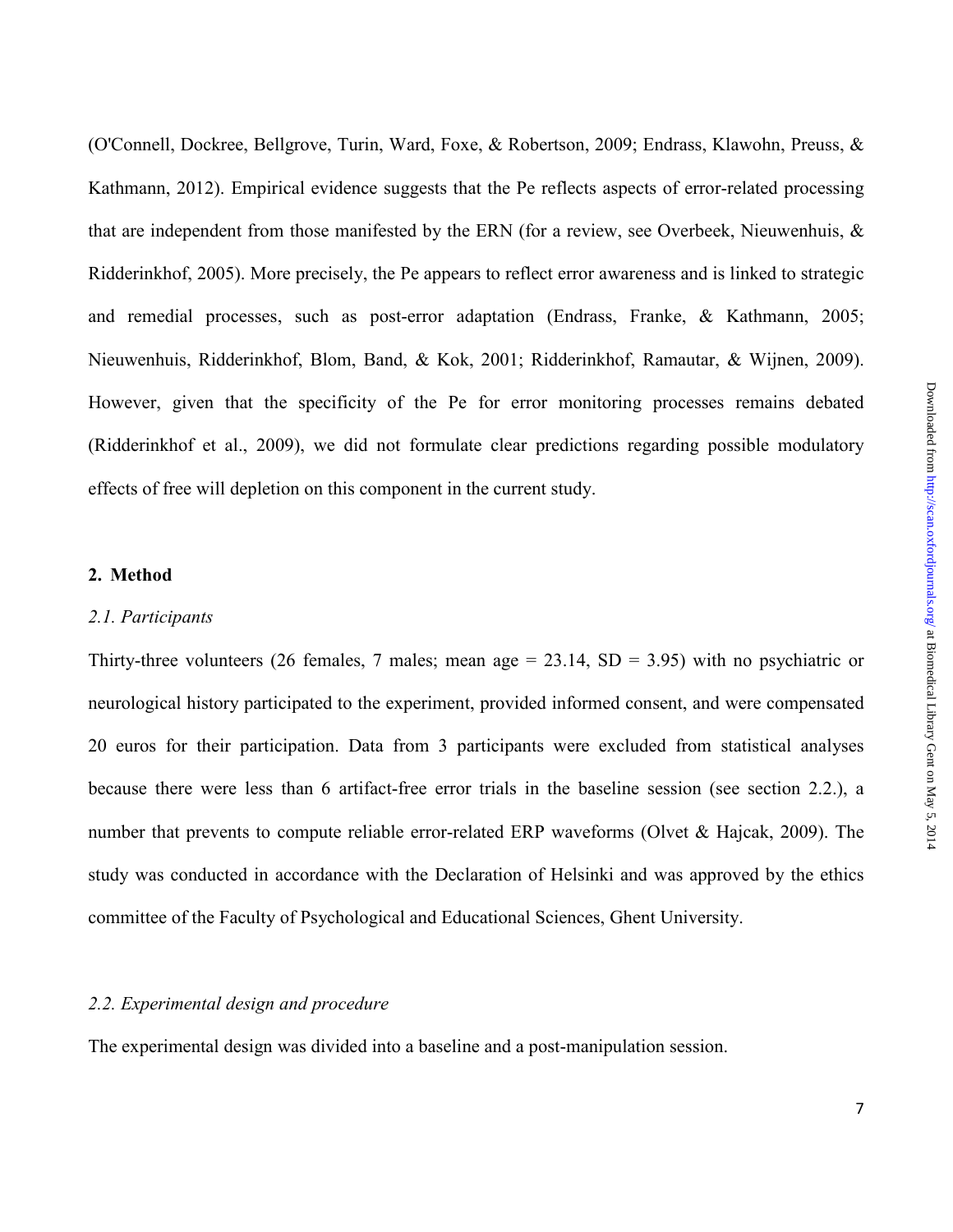In the *baseline session*, after installing the EEG cap and the electrodes, participants performed the speeded go/nogo task (see section 2.3.). Participants were then randomly allocated to one out of two different conditions. The *no-free will* group (n=15) read an excerpt from the book entitled *The Astonishing Hypothesis*, by Francis Crick (1994), that challenges in several ways the existence of free will – e.g. that scientists now recognize that free will is an illusion, that there is no soul, that our behavior is totally determined by chemical processes. Conversely the *control* group (n=15) read a passage from the same book that did not mention free will (Vohs & Schooler, 2008). Both texts were translated into Dutch by a native speaker and were about one A4 page long. The anti free will text counted 644 words, while the control text counted 529 words. Participants were given up to 5 minutes and were encouraged to read the text carefully, and they were told that a comprehension/memory test would be administered at the end of the experiment.

#### *2.2.1. Post-manipulation session*

During the *post-manipulation session* (i.e. after reading the text), each participant carried out again the same speeded go/nogo task. At the end of the experimental session, participants completed the Positive and Negative Affective Schedule (PANAS; Watson, Clark and Tellegen 1988), and the Free Will and Determinism-Plus scale (FAD-Plus; Paulhus and Carey, 2011). The FAD-Plus is composed by 27 Likert-type items (scores ranging from  $1 =$  totally disagree, to  $5 =$  totally agree) measuring beliefs about free will and related constructs (i.e. free will, scientific determinism, fatalistic determinism, and unpredictability). A global FAD-Plus score was calculated separately for each individual (Lynn, Van Dessel and Brass, 2013). In order to obtain a positive score of the belief in free will, individuals scores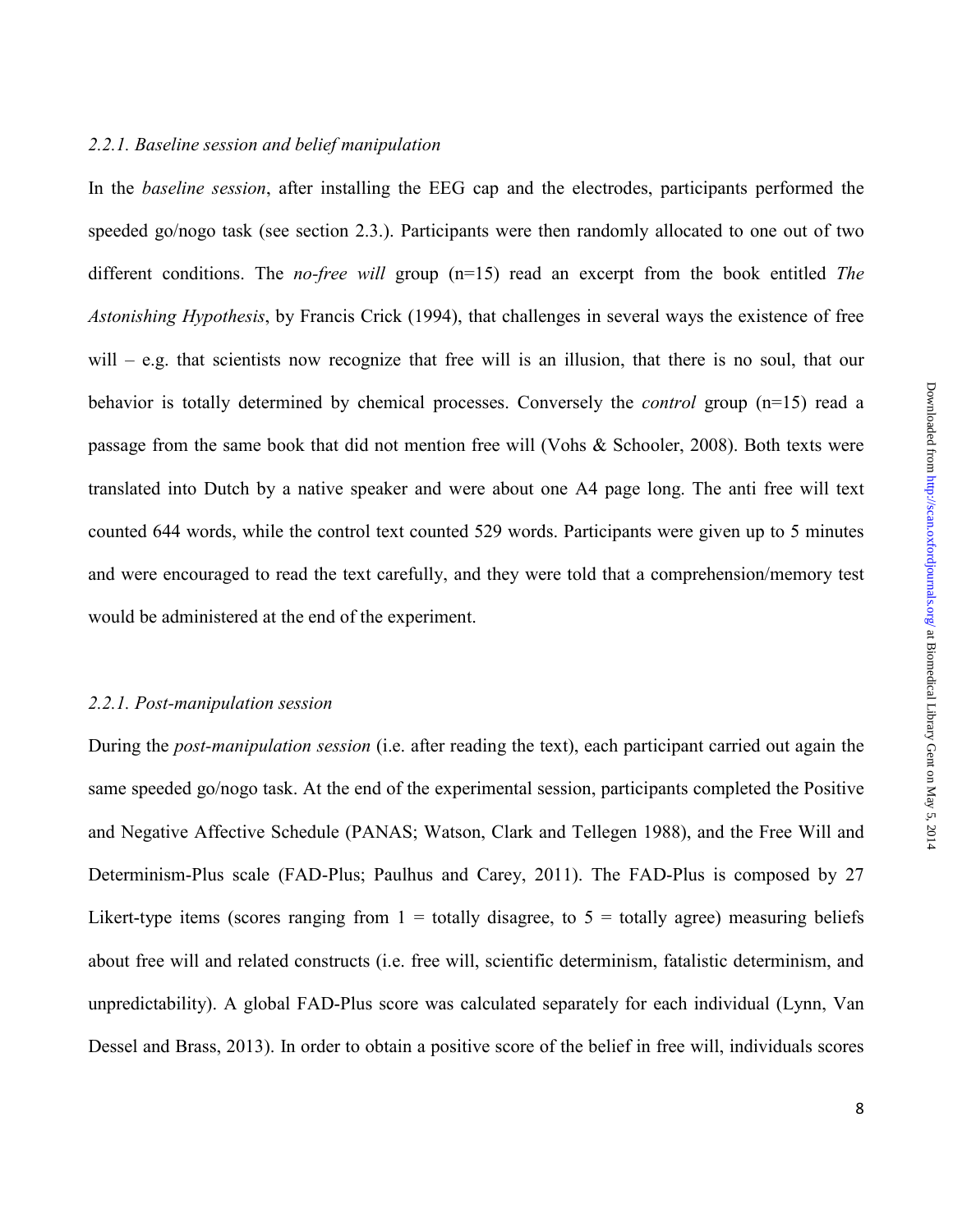on the Scientific Determinism (7 items), the Fatalistic Determinism (5 items), and Unpredictability (8 items) subscales were inversed and aggregated to the score on the Free Will subscale (7 items). The whole experiment lasted about 2 hours.

# *2.3. Stimuli and task*

The go/nogo task used in the present study has been used and described extensively elsewhere (Vocat, Pourtois, Vuilleumier 2008; Koban, Pourtois, Vocat, Vuilleumier 2010; Koban, Brass, Lynn, Pourtois 2012; Pourtois, 2011; Aarts & Pourtois, 2010; 2012). Each trial started with a fixation cross, displayed for 1 s in the center of the screen, followed by a black arrow that changed color after a randomly jittered interval (ranging from 1s to 2 s). In  $2/3$  of the trials – i.e. go trials – the arrow turned green, indicating that participants should respond as quickly as possible by pressing the space bar. In the remaining 1/3 of the trials – i.e. nogo trials – the arrow turned either turquoise, or turned green but changed in-plane orientation (relative to the black arrow), indicating that participants had to withhold their response. One second after the response, a performance feedback was given as a green or red circle for correct versus incorrect responses, respectively. Participants performed six blocks in the baseline session and six blocks in the post-manipulation session. Each of the six blocks consisted of 60 trials shown in random order (40 go and 20 nogo), resulting in 360 trials in total (~30 min) per session. In order to obtain an adequate number of "unwanted" response error in both groups, an individually calibrated and updated speed pressure was imposed (yielding many false alarms on the nogo trials throughout the experimental session; see Vocat et al., 2008). Using this procedure, only fast responses (i.e., hits made below a pre-defined RT cutoff; "fast hits") were eventually associated with a positive feedback. RTs for hits above this limit ("slow hits") were associated with a negative feedback. Fast vs.

9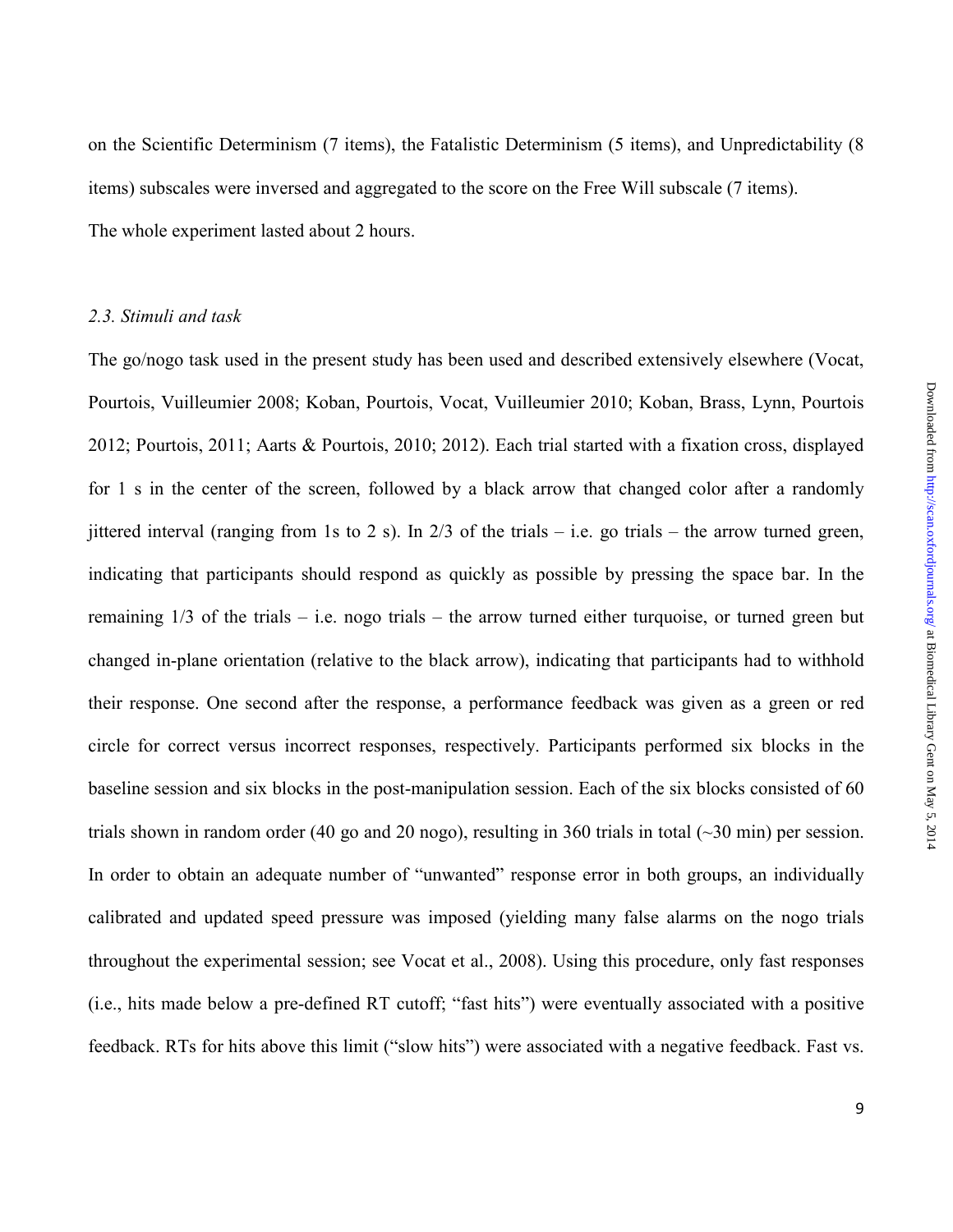slow responses were determined by calibrating an individual RT limit in three interspersed calibration blocks. Each calibration block was similar to the experimental blocks, but consisted of only 12 trials (8 go, 4 nogo), and was presented before two consecutive experimental blocks. Calibration of RT was never disclosed to participants. This speed pressure promoted the use of an impulsive response mode and hence the occurrence of many responses errors, allowing for reliable error-related ERP waveforms in each condition.

The experiment took place in an electromagnetically shielded room. Stimulus presentations and all stimulus and response timing were controlled using E-Prime 2 (Schneider, Eshman, & Zuccolotto, 2002). Stimuli were displayed on a 17 inch Dell 1708FPb flat panel monitor positioned at eye height approximately 60 cm from participants.

#### *2.4. EEG recording and signal processing*

EEG was recorded (sampling rate 2048 Hz) from 64 active Ag-AgCl electrodes (BioSemi Active-Two, BioSemi, Amsterdam) mounted in an elastic cap. Raw EEG traces were down-sampled offline to 512 Hz, re-referenced to averaged mastoids and filtered (0.1–30 Hz). Ocular movements were corrected following the standard procedure developed earlier by Gratton and Coles (1983) as implemented in Brain Vision Analyzer 2.0 software. The epochs were segmented from −500 to 500 ms time-locked to the response, separately for fast correct hits and commission errors. Epochs containing global and local (i.e. at one electrode only) artifacts were rejected prior to baseline correction (from -500 ms to -300 ms relative to the button press) on the basis of visual inspection and automatic artifact detection (i.e. epochs exceeding  $\pm 100 \mu V$ ). Individual epochs were averaged separately for each condition and participant.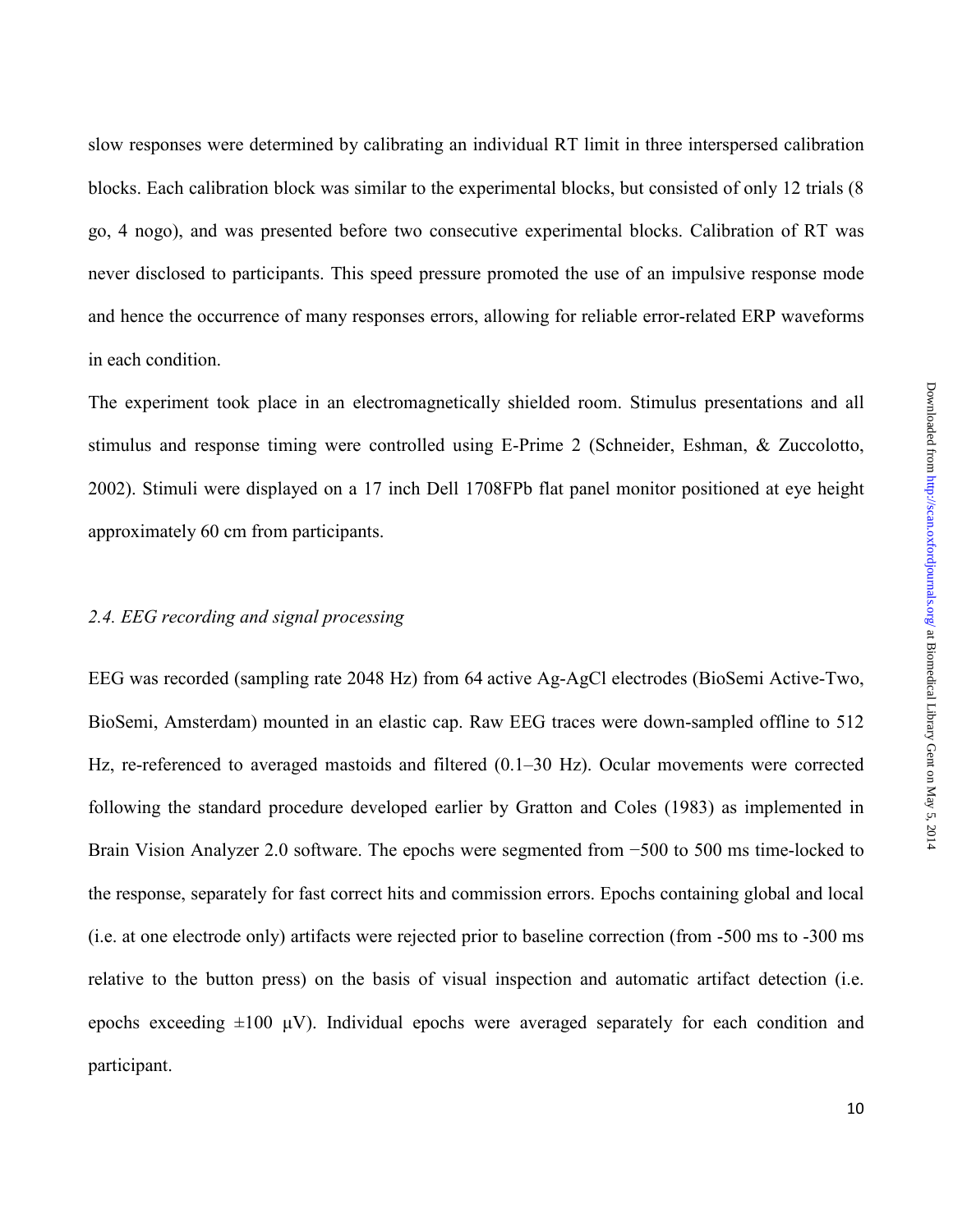Difference waves were then computed for each participant by subtracting the averaged waveform for fast hits from the averaged waveform for response errors (Falkenstein et al., 1991). The ∆ERN was calculated at electrodes Fz, FCz, and Cz as the mean amplitude in the time window from -25 ms to 25 ms around the response. While the early-PE and the late-Pe usually have distinctive scalp distributions – i.e. frontal-central and centro-parietal, respectively – the latency of these two components depends on the specific task demands (Overbeek et al., 2005). In light of the topographical properties of the current data set and based on previous ERP studies using a similar go/nogo task (Ruchsow, Grön, Reuter, Spitzer, Hermle, & Kiefer, 2005; Falkenstein, Hoormann, Christ, & Hohnsbein, 2000), the early-Pe was computed at fronto-central electrodes Fz, FCz, and Cz as the mean amplitude spanning from 100 ms to 250 ms following response onset. The late-Pe was measured at posterior parietal electrodes CPz and Pz as the mean amplitude spanning from 250 ms to 400 ms after response onset.

# **3. Results**

#### *3.1. Go/nogo task*

Error rate and RTs were submitted to separate mixed ANOVAs with Session (baseline, postmanipulation) as within-subjects factor and Group (no-free will, control) as between-subjects factor. Since slow hits are typically characterized by a different RT distribution and are more frequent than fast hits and errors (Pourtois, 2001), they were analyzed separately in the RTs analysis. In addition, while fast hits and errors are associated to a clear positive and negative valence, respectively, slow hits are typically associated to a mixed and undifferentiated valence (i.e. neither clearly positive nor negative) (Aarts, Houwer, & Pourtois, 2012). For these reasons, slow hits trials were not included in the EEG analysis.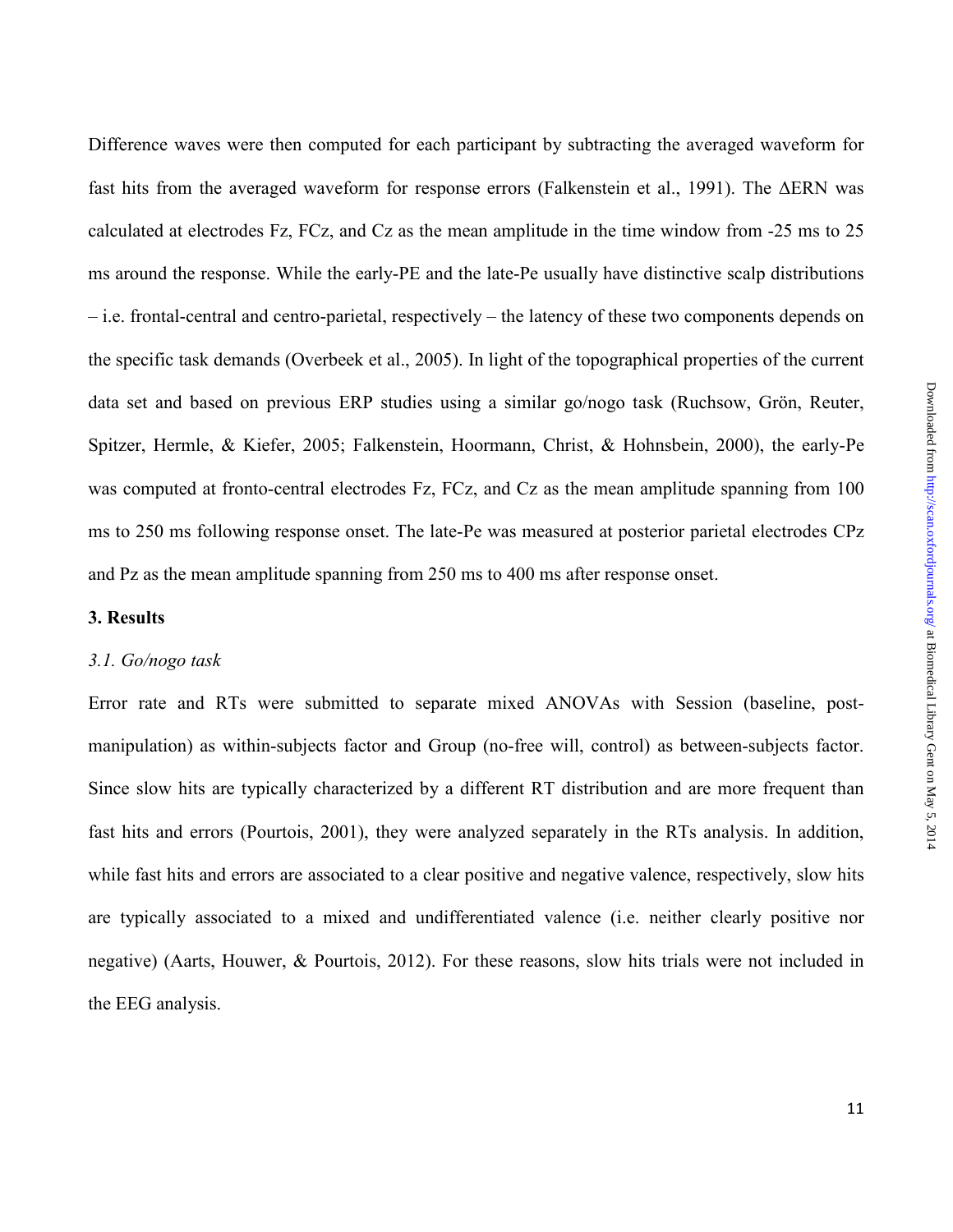#### *3.1.1. Error rate*

Overall, participants committed more errors in the post-manipulation session as compared to the baseline (13.42 %  $\pm$  7.02 vs. 8.8 %  $\pm$  4.68, respectively), as revealed by the main effect of Session  $(F(1,28) = 26.47, p < .001, \eta_p^2 = .49)$ . Error rate was slightly larger in the no-free will group than in the control group (12.79 %  $\pm$  6.51 vs. 9.39 %  $\pm$  3.57, respectively), but neither the main Group effect  $(F(1,28) = 3.14, p = .09)$  nor the Group  $\times$  Session interaction  $(F(1,28) = .21, p = .65)$  reached significance level ( $\alpha$  = .05).

# *3.1.2. RTs*

Responses faster than 50 ms were considered as anticipations and were therefore excluded from the analyses. The Type of trial (fast hits, slow hits, errors) was entered into a mixed ANOVA with Session as within-subjects factors, and Group as between-subjects factor. The main effect of Session showed that overall RTs were faster in the post-manipulation session than in the baseline session (315.44 ms  $\pm$ 44.23 vs. 345.46 ms  $\pm$  37.72, respectively; F(1,28) = 39.41, p < .001,  $\eta_p^2$  = .59). RTs were slower for slow hits (395.67 ms  $\pm$  50.51) as compared to fast hits (292.73 ms  $\pm$  37.51) and errors (302.95 ms  $\pm$ 37.14), as revealed by a significant effect of the Type of trial (F(2,56) = 244.49, p < .001,  $\eta_p^2$  = .89). The Session  $\times$  Type of trial interaction was also found to be significant (F(2,56) = 3.33, p = .04,  $\eta_p^2$  = .11), suggesting a differential effect of Session on the different types of trials (fast hits:  $277 \text{ ms} \pm 47 \text{ vs.}$ )  $307 \text{ ms} \pm 31$ , post-manipulation session and baseline session, respectively; slow hits:  $376 \text{ ms} \pm 55 \text{ vs.}$ 414 ms  $\pm$  54; errors: 291 ms  $\pm$  40 vs. 314 ms  $\pm$  37). Neither other effects nor interaction reached or approached significance  $(.14 < p_s < .79)$ .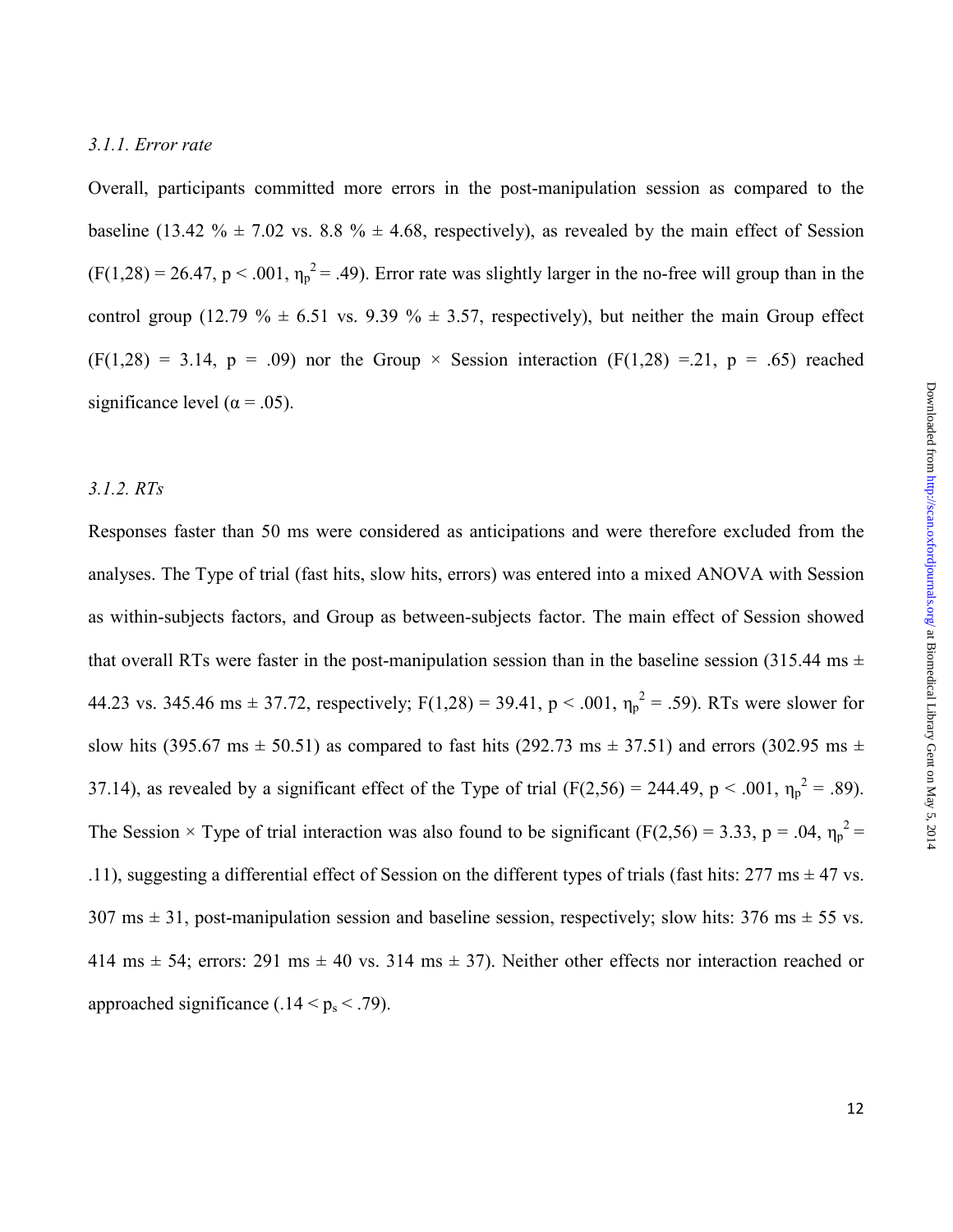We also wanted to test whether the anti-free will manipulation led to reduced post-error slowing in the no-free will group, as reported previously (Rigoni et al., 2013). RTs were submitted to ANOVA with Session and Previous trial (correct, error) as within-subjects factors and Group as between-subjects factors. The analysis revealed a main effect of Previous trial (F(1, 28) = 38.21, p < .001,  $\eta_p^2$  = .58), with slower RTs for trials following errors than after correct trials (357.3 ms  $\pm$  49.47 vs. 339.31 ms  $\pm$  41.6, respectively). The main Session effect (F(1, 28) = 23.57, p < .001,  $\eta_p^2$  = .46) revealed that participants were overall faster in the post-manipulation session as compared to the baseline session (334 ms  $\pm$ 51.76 vs. 362.61 ms  $\pm$  43.35, respectively). RTs were numerically but not significantly faster in the nofree will group than in the control group (333.58 ms  $\pm$  47.95 vs. 363. 04 ms  $\pm$  37.91; F(1,28) = 3.48, p  $= .07$ ). The Session  $\times$  Type of trial  $\times$  Group interaction was not significant (F(1, 28) =.45, p = .51), showing that the anti-free will manipulation did not lead to reduced post-error slowing in the no-free will group. No other effect reached or approached significance (.51  $\leq$  p<sub>s</sub>  $\leq$  .94).

### *3.2. ERPs*

Grand average ERP ∆-waveforms are shown in Figure 1. Components amplitude was entered as dependent variable into a mixed ANOVAs with Session (baseline, post-manipulation) and Site (Fz, FCz, and Cz for the ERN and the early-∆PE; CPz and Pz for the late-∆PE) as within-subjects factors, and Group (no-free will, control) as between-subjects factor.

### *3.2.1.* ∆*ERN*

The main effect of Site revealed that the  $\triangle$ ERN was not uniform across the midline (F(2,58) = 30.44, p  $<$  .001,  $\eta_p^2$  = .15). Paired-samples t-tests showed that it was larger at Cz (-12.31  $\mu$ V  $\pm$  7.12) as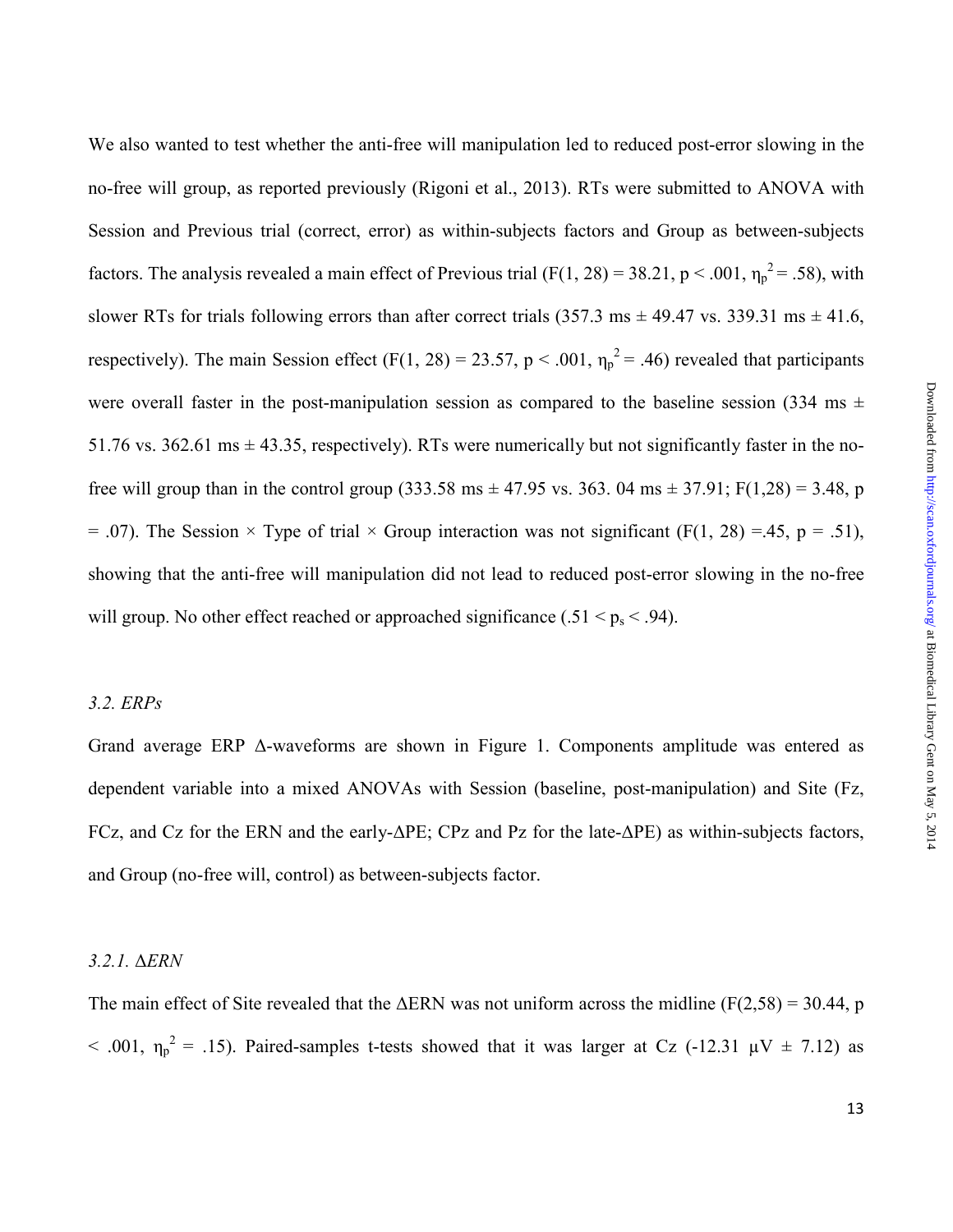compared to both FCz (-11.04  $\mu$ V  $\pm$  6.62; t(29) = -3.49, p = .002) and Fz (-8.47  $\mu$ V  $\pm$  5.32; t(29) = -5.91,  $p < .001$ ). Moreover, the ERN uniformly decreased in the post-manipulation as compared to the baseline session (-9.96  $\mu$ V  $\pm$  6.73 vs. -11.26  $\mu$ V  $\pm$  6.27, respectively), as revealed by a marginally significant effect of Session (F(1,28) = 3.73, p = .06,  $\eta_p^2$  = .12). Crucially for our prediction, we found that the amplitude of ∆ERN decreased in the post-manipulation compared to the baseline session in the no-free will group selectively (-11.38  $\mu$ V  $\pm$  7.51 vs. -8.47  $\mu$ V  $\pm$  6.64), with no such effect in the control group (-11.14  $\mu$ V  $\pm$  5.02 vs. -11.44  $\mu$ V  $\pm$  6.71), as revealed by a significant Session  $\times$  Group interaction effect (F(1,29) = 5.69, p = .02,  $\eta_p^2$  = .17). Paired-samples t-tests confirmed that the  $\Delta$ ERN significantly decreased in the post-manipulation session compared to the baseline session in the no-free will group (-8.47  $\mu$ V  $\pm$  6.64 vs. -11.38  $\mu$ V  $\pm$  7.51, respectively; t(14) = -3.71, p = .002), while it did not in the control group (-11.44  $\mu$ V  $\pm$  6.72 vs. -11.14  $\mu$ V  $\pm$  5.02, respectively; t(14) = .28, p = .78). Importantly, independent-samples t-tests showed that the no-free will group and the control group had comparable  $\triangle$ ERN amplitudes in the baseline session (t(28) = 28, p = .92), thereby excluding potential confounding due to a sampling bias. Neither other main effects nor interactions reached significance  $(.14 < p_s < .83)$ .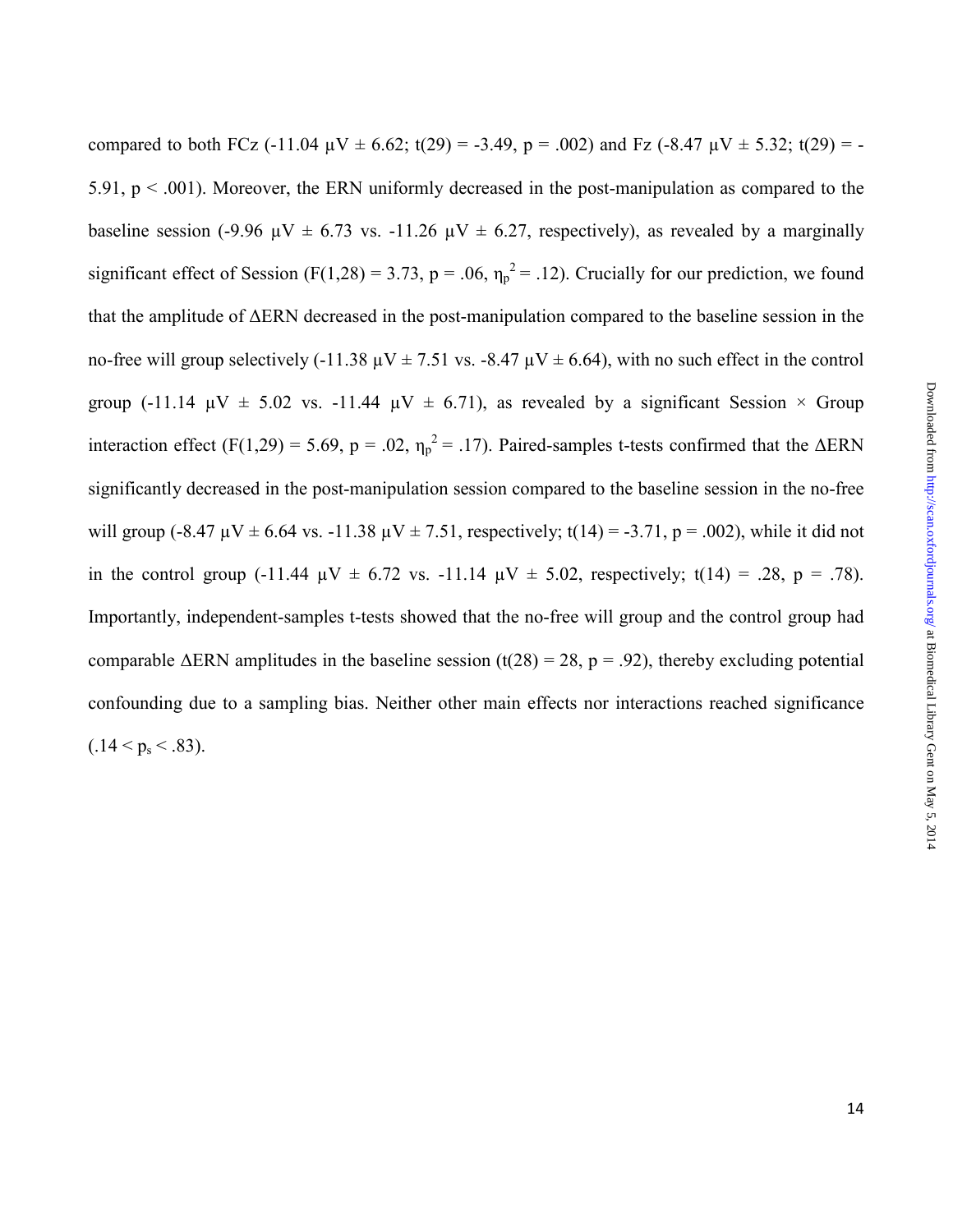

Figure 1 (a) Grand-averaged waveforms from aggregated electrodes (Fz, FCz, and Cz) showing the **∆**ERN activity (from -25 ms to 25 ms relative to response onset, baseline correction from -500 ms to - 300 ms) before and after the belief manipulation, both for the no-free will group and the control group. (b) Bar graph showing mean amplitudes of the **∆**ERN (error bars refer to standard error of the mean). A significant reduction of the **∆**ERN amplitude was found in the no-free will group, but not for the control group. (c) 3-D topographic maps showing the topographical distribution of the **∆**ERN in the two groups before and after the belief manipulation.

# *3.2.2.* ∆*Pe*

Two distinct components were clearly expressed during the time-interval corresponding to the Pe. The early-∆Pe had a clear fronto-central distribution, and peaked between 150 and 250 ms. Conversely, the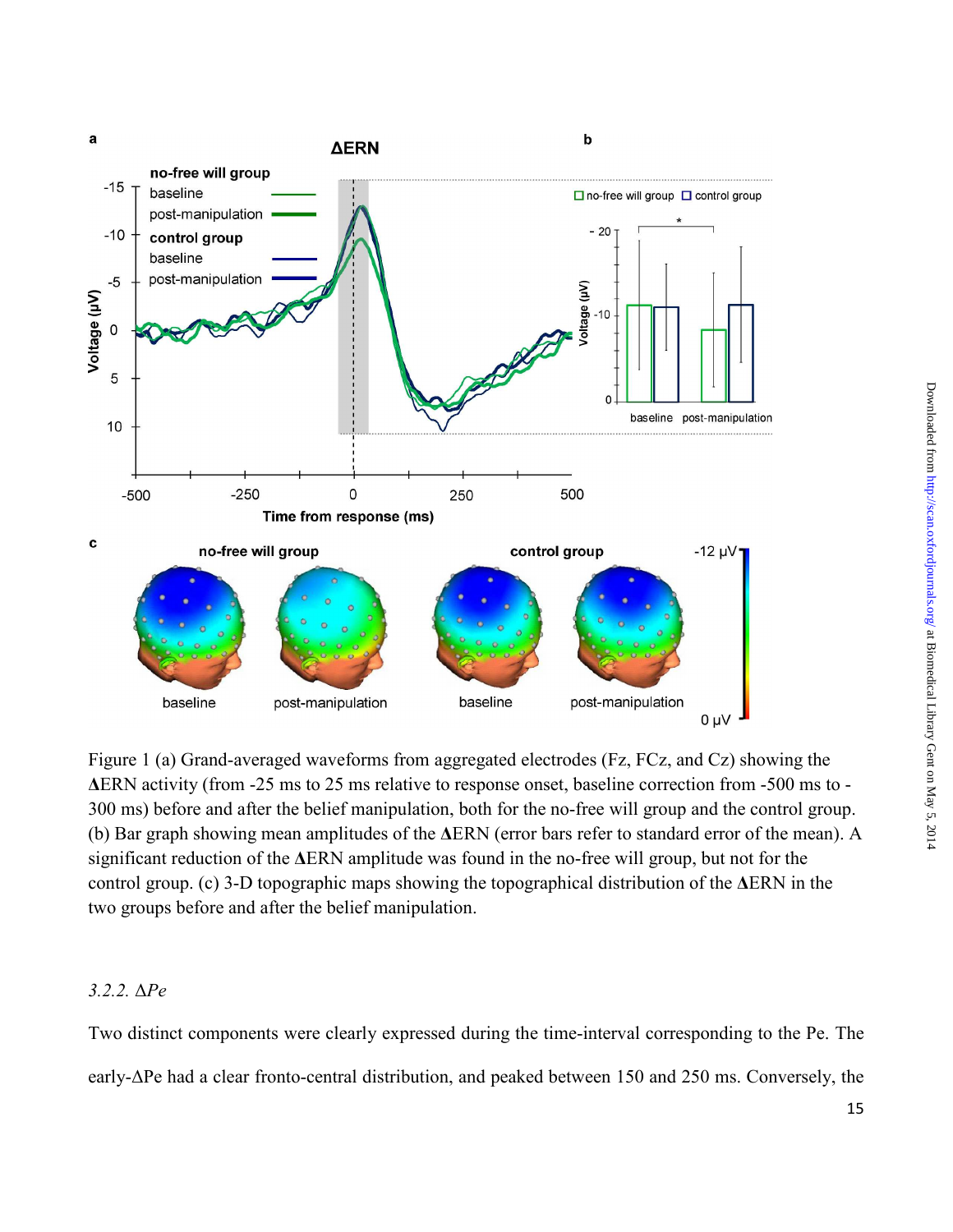late-∆Pe showed a parietal maximum between 300 and 400 ms. Concerning the early-∆Pe, the main effect of Site was significant (F(2,56) = 14.76, p < .001,  $\eta_p^2$  = .35). Paired-comparisons showed that the early-∆Pe was larger at FCz (8.09  $\mu$ V ± 5.91) than at either Fz (6.84  $\mu$ V ± 5.39; t(29) = 4.99, p < .001) or Cz (6.19  $\mu$ V  $\pm$  4.75; t(29) = 4.76, p < .001). No any other effect reached significance (.15 < p<sub>s</sub> < .87). As for the late-∆Pe, its amplitude was not uniform across scalp (4.84  $\mu$ V  $\pm$  4.66 vs. 4.15  $\mu$ V  $\pm$  3.52; CPz and Pz, respectively), although the effect of Site was not significant  $(F(1,28) = 3.44, p = .07)$ . Neither other main effects nor interactions reached or approached significance (.22  $\lt p_s \lt .86$ ).

#### *3.3. FAD-plus*

First, we tested whether the two groups differed in their FAD-plus score after the manipulation. Previous research has shown inconsistent results regarding the effect of the no-free will manipulation on FAD-plus (Rigoni et al., 2013). While numerically the no-free will group indeed showed reduced FAD-plus score after the belief manipulation compared to the control group (64.53  $\pm$  10.03 vs. 68.73  $\pm$ 8.48) this difference was not significant  $(t(28) = -1.24, p = .23)$ .

More importantly, we wanted to test whether the belief in free will was associated with the amplitude of the ERN by performing a correlation analysis between the FAD-Plus score and the amplitude of this early error-monitoring component in the post-manipulation session, separately for each group. The global FAD-Plus score correlated negatively with the ERN amplitude in the no-free will group (Spearman's rho(15) = –.54, p = .04), suggesting that individuals with low belief in free will had a blunted ERN. Such a systematic negative relationship was not found in the control group (Spearman's  $rho(15) = .42, p = .12$ .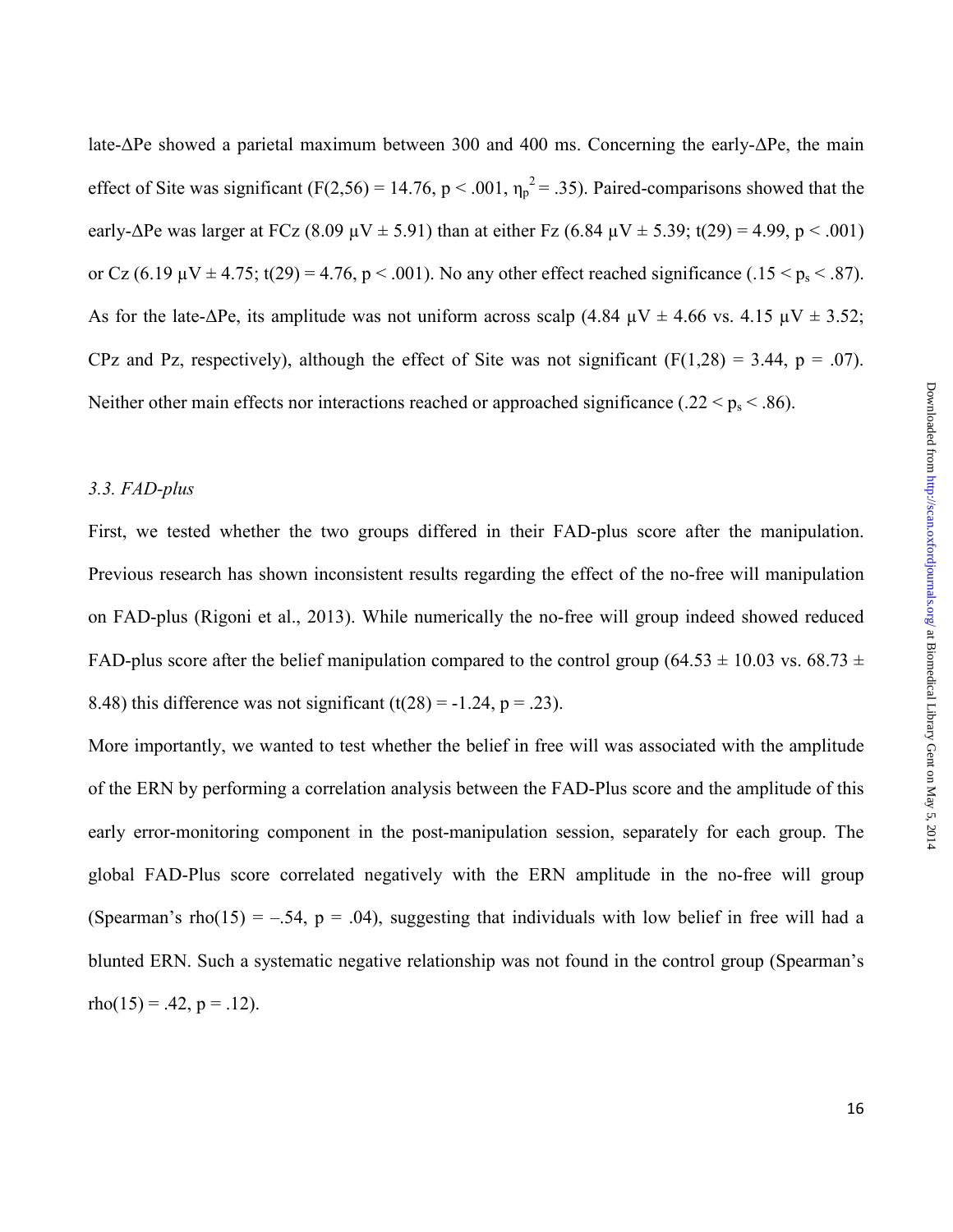### *3.4. Auxiliary measures*

We wanted to undermine the possibility that other processes, unrelated to the belief in free will per se, might contaminate or conflate the belief manipulation and hence account for the present ERP results. Reading a text that challenges free will may have triggered an unspecific emotional arousal in the nofree will group, and this in turn might have affected the ERN. A mixed ANOVA with the type of PANAS scale (positive, negative) as within-subjects factor and Group (no-free will, control) as between-subjects factor showed that the two groups scored differently on the PANAS, as revealed by the significant type of PANAS scale  $\times$  Group interaction (F(1,28) = 4.39, p = .045,  $\eta_p^2$  = .14). The nofree will group reported higher scores to the positive scale of the PANAS as compared to the control group, but the difference was only marginally significant  $(30.73 \pm 6.89 \text{ vs. } 26.40 \pm 7.54; t(28) = 1.64, p$  $=$  .11). No differences were found concerning the negative scale of the PANAS (15.2  $\pm$  5.19 vs. 17.33  $\pm$ ) 6.74;  $t(28) = -0.97$ ,  $p = 0.34$ ). Scores to the negative and positive scales of the PANAS did not show a correlation with the  $\triangle$ ERN amplitude in the no-free will group (Spearman's rho(15) = -.36, p = .19; Spearman's rho(15) = -.26, p = .35; respectively), suggesting that the reduction of the  $\triangle$ ERN in the nofree will group was not influenced by affective changes induced by the belief manipulation.

### **4. Discussion**

Here we could demonstrate that "artificially" weakening belief in free will through a standard implicit induction technique can alter basic error monitoring processes during a simple and fully unrelated speeded go/nogo task. Participants who were led to disbelieve in free will showed reduced ∆ERN amplitude, while those who were not induced to disbelieve in free will did not. This finding dovetails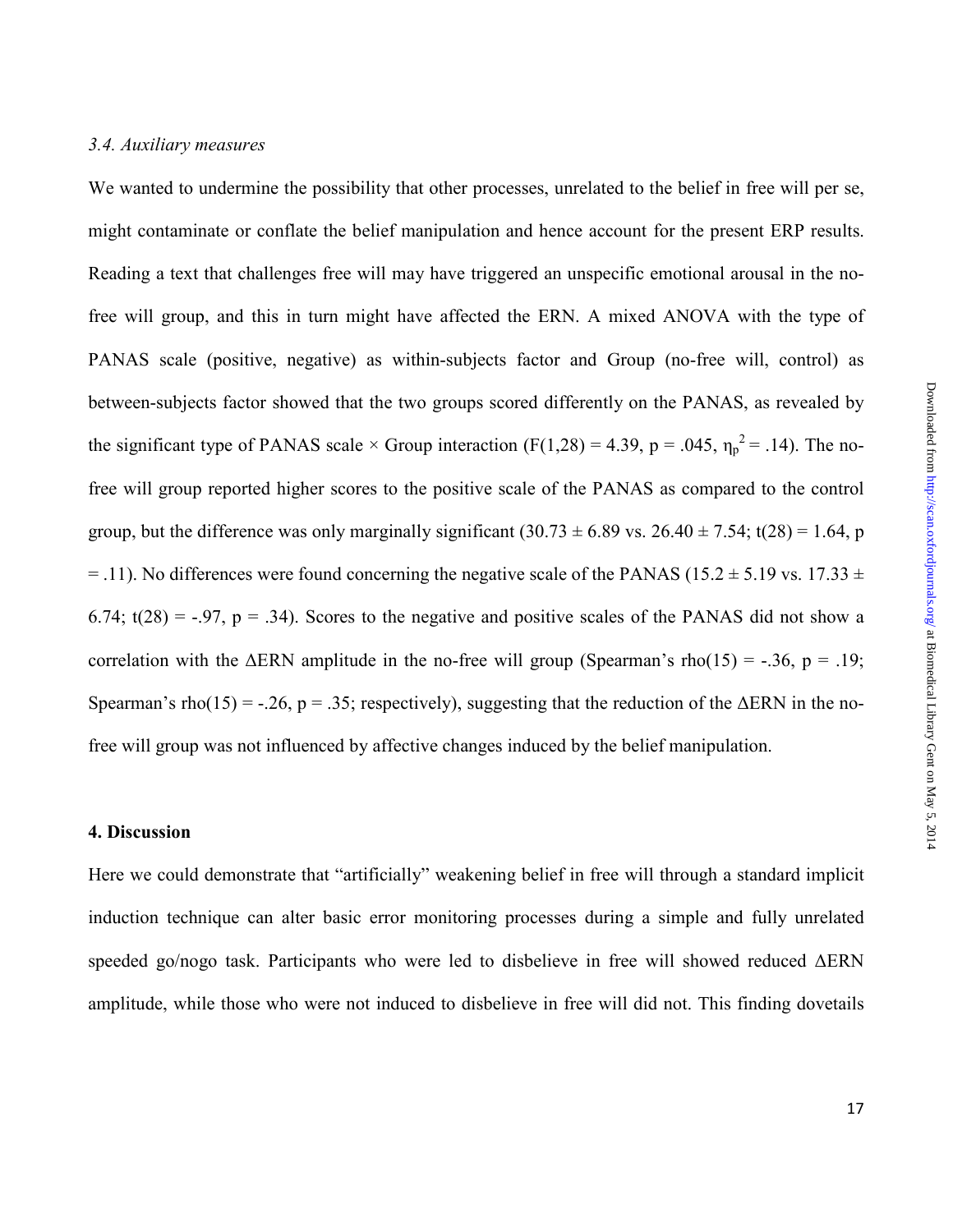the hypothesis that down-playing free will (by means of reading a scientific excerpt) can have profound repercussions at the neurocognitive level during the earliest stage of response monitoring.

The reduction of the ∆ERN could not be due to asymmetries at the behavioral level between the two groups. We used a stringent RTs calibration procedure during the speeded go/nogo task enabling us to match RT speed and accuracy (and hence the frequency of response errors) between the two groups. While participants were overall less accurate during the post-manipulation session relative to the baseline session across the two groups, this unspecific effect did not interact with our main experimental manipulation.

The specific interpretation of the current findings depends on the functional significance of such error detection system – i.e. the ERN/Pe complex. Strikingly, the belief manipulation effect was specific to the ∆ERN, leaving the subsequent ∆Pe unaffected by the belief manipulation. This finding corroborates the notion that these two consecutive error-related activities reflect dissociable processes during performance monitoring and action control (Nieuwenhuis et al., 2001; Ridderinkhof, Ramautar, & Wijnen,2009). The different interpretations of the functional significance of the ERN share in common that this error-related component somehow reflects the early (online) evaluation of the motor performance during action execution (e.g., Weinberg, Riesel, & Hajcak, 2012). It has been proposed that at this early stage, the error detection process reflected by the ERN operates independently of conscious error perception, and is not directly involved in the activation of remedial processes – i.e. the correction of the ongoing erroneous response. Conversely, a later error monitoring process, reflected by the Pe, is associated with the awareness of the occurrence of the incorrect response and is related to post-error behavioral adaptation (Nieuwenhuis et al., 2001; Endrass, Reuter, & Kathmann, 2007; Steinhauser, & Yeung, 2010). Thus, while the ERN presumably indexes an automatic detection of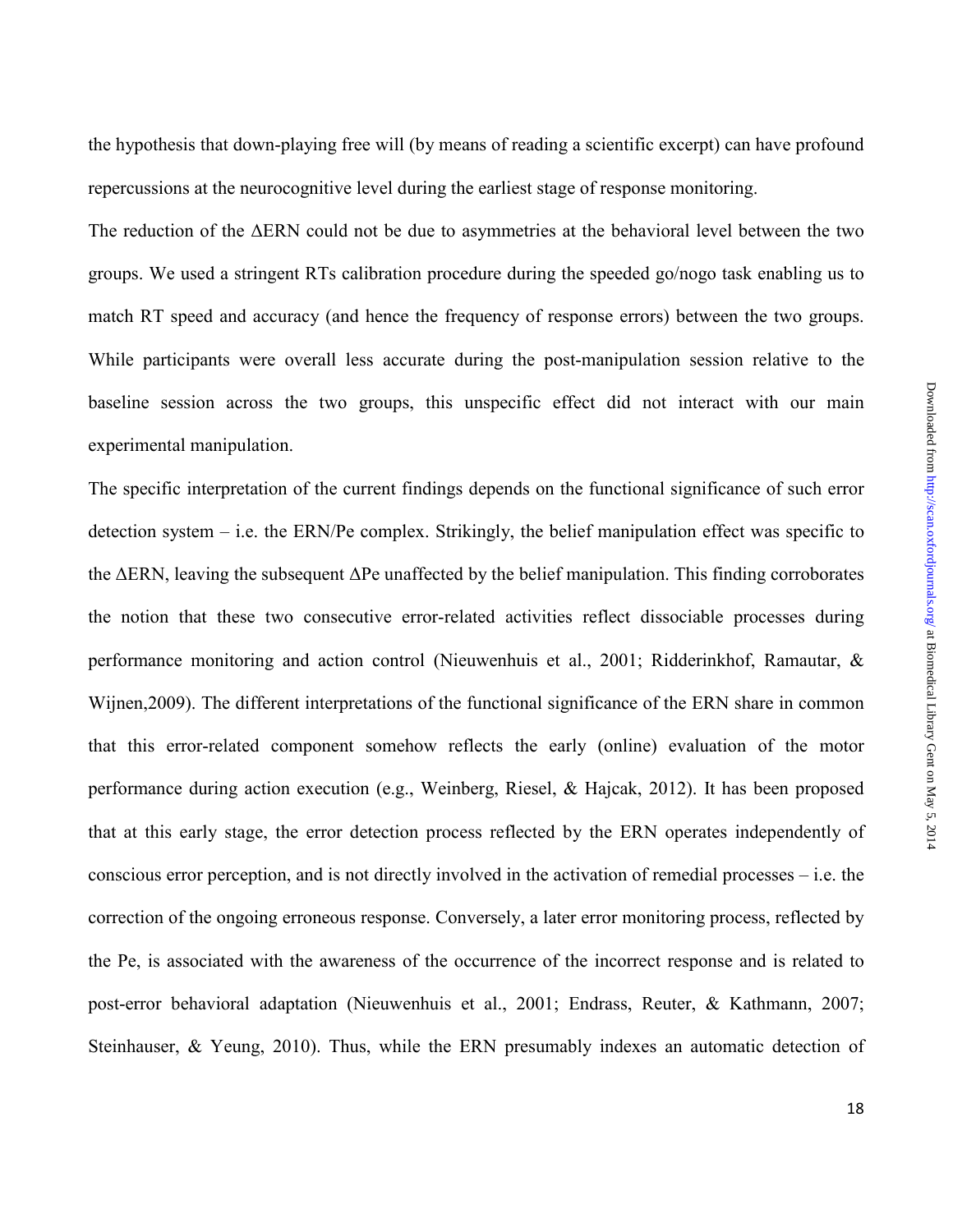response errors, the Pe would translate more strategic regulatory processes during action monitoring, likely requiring conscious awareness. Our ERP results therefore indicate that the belief manipulation influences selectively action monitoring processes deemed rapid and automatic (∆ERN), while leaving untouched more controlled and conscious processes (∆Pe). However, earlier studies provided evidence that the ERN reflects brain processes that are linked to remedial action processes alike (Burle, Roger, Allain, Vidal & Hasbroucq, 2008; Bonini et al., 2014; Debener, Ullsperger, Siegel, Fiehler, Von Cramon, & Engel, 2005). For instance, Burle and colleagues (2008) analyzed partial error trials – i.e. correct trials showing an early activation of the incorrect response – and demonstrated that the amplitude of the ERN correlates to the onset of remediation processes (i.e. the activation of the correct response). The ERN was suppressed once the remedial process has started, indicating that the ERN reflects the activity of an "alarm signal" which lasts until a remediation process takes place. According to this view, the ERN would thus represent a dynamic monitoring process signaling that the correction of the ongoing (wrong) response is needed. Therefore, our new findings showing a reduced ∆ERN amplitude in the no-free will group suggest that encouraging people to disbelieve in free will actually influences such an early and dynamic control process during action monitoring.

As described in the introduction, several studies already demonstrated that the ERN is also influenced by the motivational significance of response errors. For instance larger ERNs have been found for response errors associated with a high motivational value, as compared to response errors with a low motivational value (Gehring et al., 1993; Gehring & Willoughby, 2002; Pailing & Segalowitz, 2004; Hajcak, Moser, Yeung, & Simons, 2005). According to this framework one can thus argue that people reading a deterministic message denying free will might reason that their behavior is determined or caused by something else than their mere intentions or will – i.e. their genetic make-up, environmental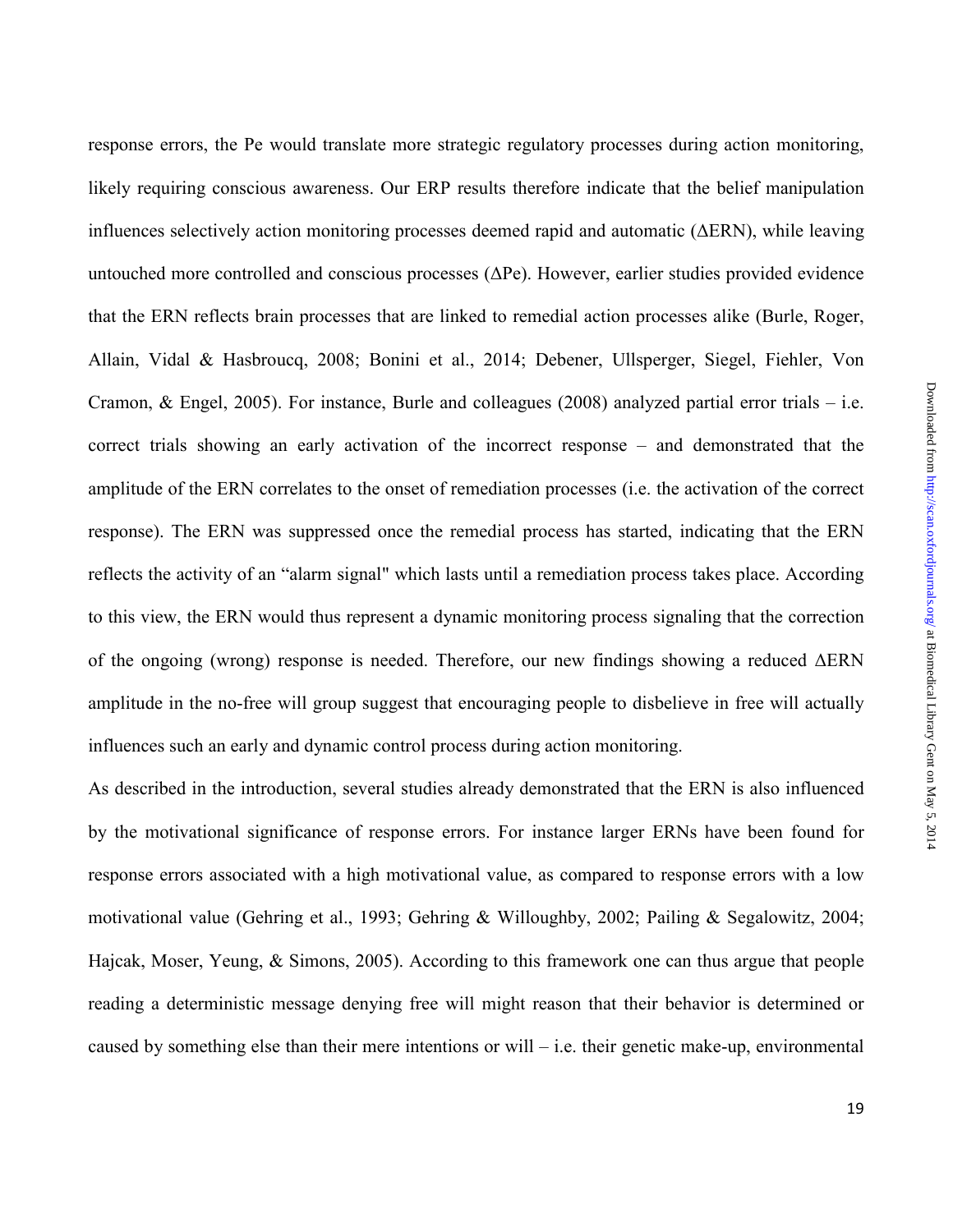factors, or both – and that it is therefore useless to be concerned about the outcome of their own actions, as "it does not matter anyway". This alternative interpretation entails an attenuation of the motivational significance of response outcome – i.e. whether the response is correct or not – and might thus explain why a reduced ∆ERN was observed in the no-free will group. It should be noted, however, that a decrease in the motivational significance of response outcomes should probably influence the Pe to a greater extent than the ERN component (Ridderinkhof et al., 2009). Since the ∆Pe remained unchanged by the free will manipulation in the current study, an account in terms of reduced motivational significance of the response outcome appears unlikely.

The decrease of the ∆ERN amplitude in the no-free will group during the post-manipulation session was found to be proportional to the level of disbelief in this group, further substantiating a link between the ∆ERN component and the disbelief in free will. However, the absence of a baseline measurement of the belief in free will is a limitation of the current study, since it was not possible to titrate the actual change in free will belief following the implicit disbelief manipulation. Accordingly, this correlation result should be taken cautiously.

It must be noted that, in contrast to our previous study showing a reduced post-error slowing effect after the anti-free will manipulation (Rigoni et al., 2013), the results of this study do no show a similar post-error adaptation effect. However, this discrepancy may be explained by the fact that calibration blocks meant to match RTs and error rates between the two groups were used in this study, thereby strongly attenuating potential group differences at the behavioral level.

In this study, we show for the first time that undermining the idea that one can determine one's own behavior has direct measurable effects on a very basic and automatic mechanism involved in the online monitoring of (self-generated) actions. The current study does not provide direct evidence for an effect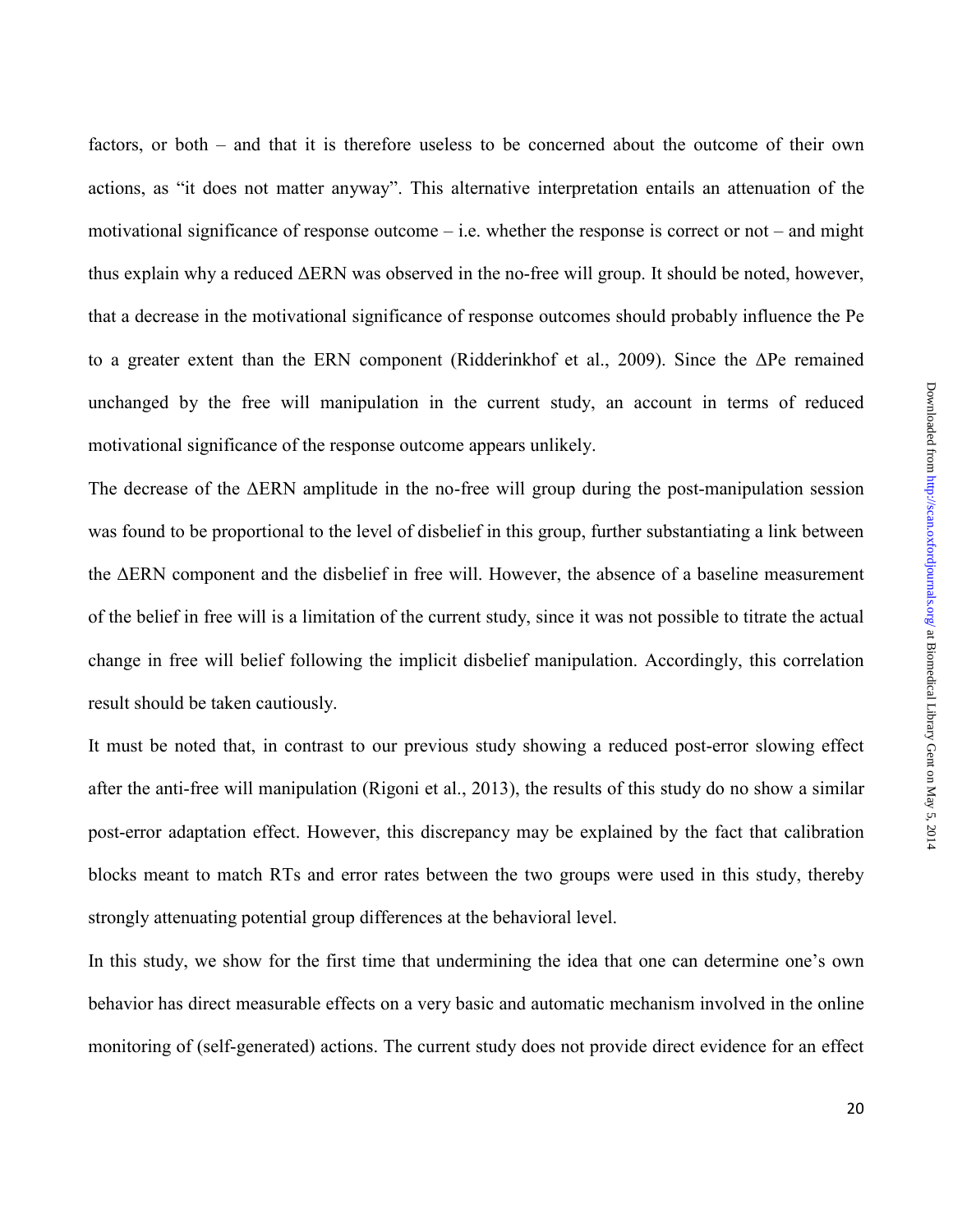of this early neurophysiological change (at the level of the ERN) on more complex (social) behaviors. However, independent evidence suggests that complex behaviors may be altered by similar depletion of the belief in free will (for a review, see Rigoni & Brass, 2014), and we reasoned that those behavioral changes might stem, at least in part, from a change in early response monitoring brain processes. The cursory behavior described in literature (Vohs & Schooler, 2008; Baumeister et al., 2009; Alquist et al., 2013), may therefore be the consequence of malfunctioning action control processes, namely reduced error monitoring. As such, our new neurophysiological results add to the existing literature showing that believing or disbelieving in free will is not entirely innocuous, but instead, it may have real life consequences (Stillman et al., 2010).

More generally, the current results lend support to the proposal that abstract beliefs such as free will have measurable consequences onto behavior and cognition, which are however not immediately bound to these beliefs but instead fully orthogonal to them (Vohs & Schooler, 2008; Baumeister et al., 2009; Rigoni & Brass, 2014). As such, our results may also have important implications for a better understanding of ubiquitous break-downs in performance monitoring occurring in real-life situations. Some of these apparently maladaptive error-prone actions or behaviors might very well stem from dynamic changes in the abstract belief system of the participant induced "implicitly" by situational factors (e.g., verbal or non-verbal information present in the immediate environment and somehow challenging the belief in free will), as opposed to lapses of attention, task involvement, effort or motivation per se. While earlier work already clearly showed a reliable influence of the belief in free will on complex social behavior (Vohs & Schooler, 2008; Baumeister et al., 2009), here we show that the personal belief system of an adult participant regarding free will, although abstract, may be liable to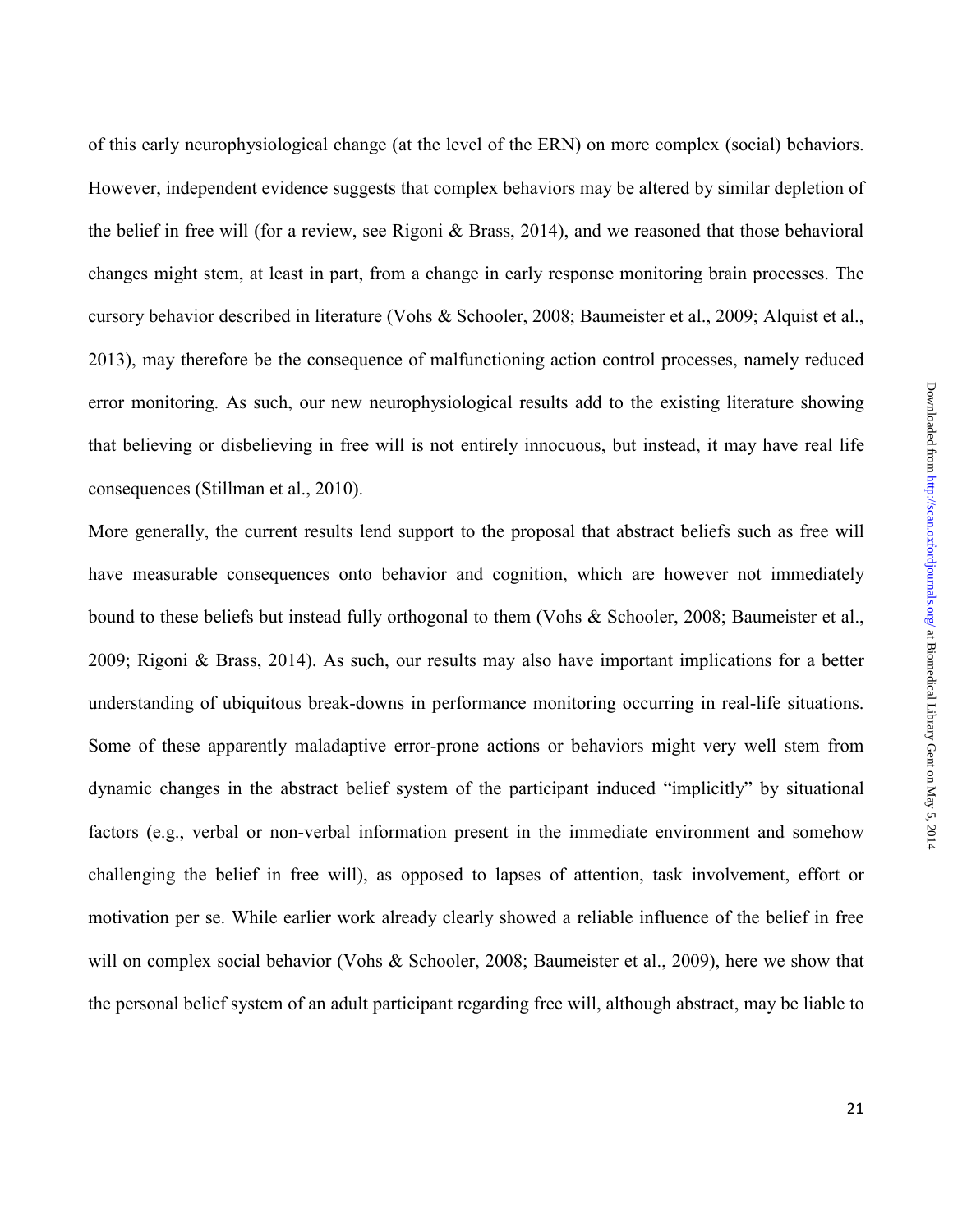transient changes that can later impact basic cognitive functions during performance monitoring, in a similar manner to what religious beliefs for example may also provoke (Inzlicht & Tullett, 2010).

# **Acknowledgements**

This work was supported by the BELSPO "Interuniversity Poles of Attraction" Program (Grant P7/33) and the Bijzonder Onderzoeksfonds of Ghent University, Belgium.

# **Author contributions**

D. Rigoni and M. Brass developed the study concept. All authors contributed to the study design. Testing and data collection were performed by D. Rigoni. Data analysis was performed by D. Rigoni and G. Pourtois. All authors contributed to the interpretation of the results. D. Rigoni drafted the manuscript and M. Brass and G. Pourtois provided critical revisions. All authors approved the final version of the manuscript for submission.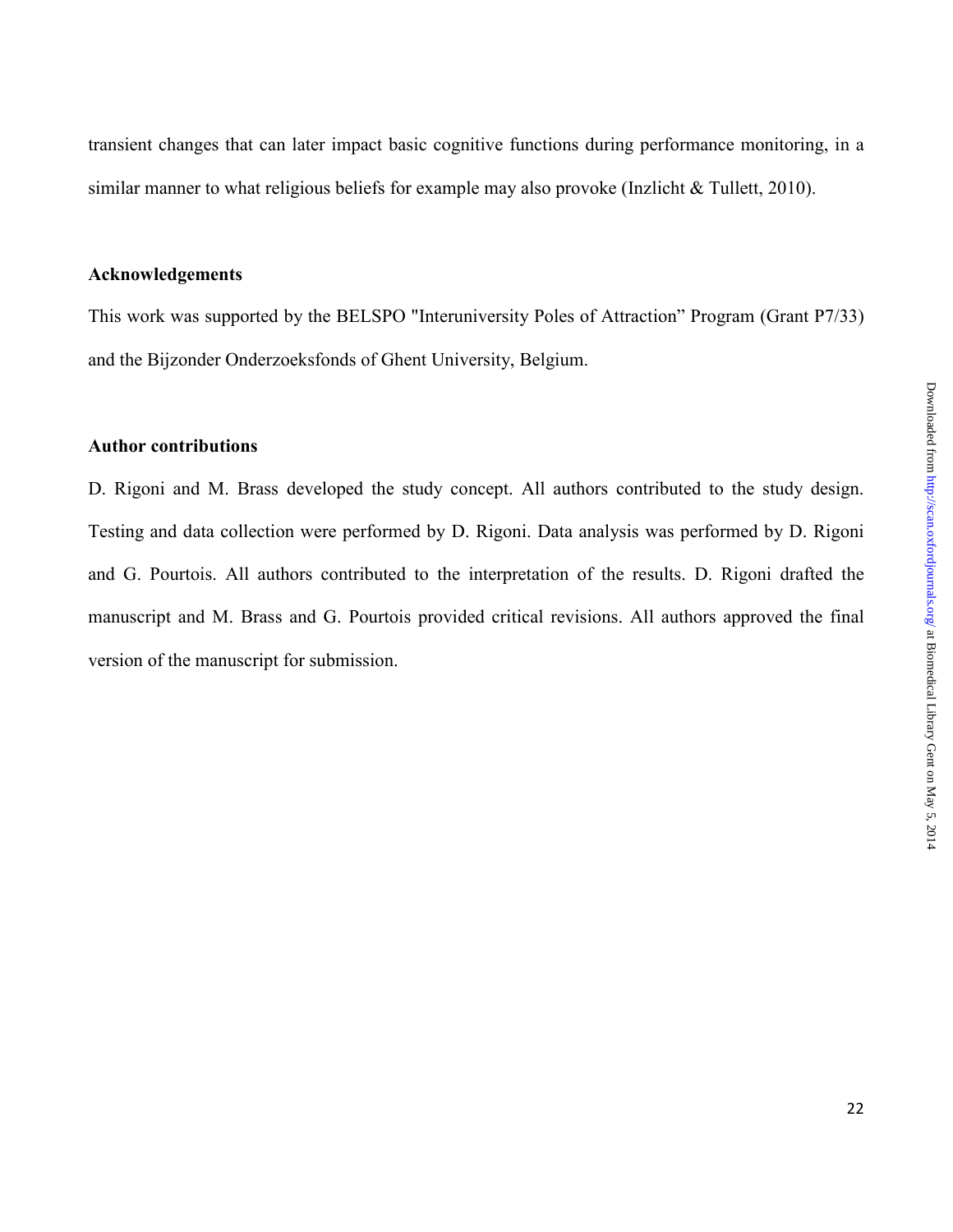#### **References**

Aarts, K., & Pourtois, G. (2010). Anxiety not only increases, but also alters early error-monitoring functions. *Cognitive, Affective, & Behavioral Neuroscience*, *10*(4), 479-492.

Aarts, K., & Pourtois, G. (2012). Anxiety disrupts the evaluative component of performance monitoring: An ERP study. *Neuropsychologia*, *50*(7), 1286-1296.

Aarts, K., Houwer, J. D., & Pourtois, G. (2012). Evidence for the automatic evaluation of selfgenerated actions. *Cognition*, *124*(2), 117-127.

Alquist, J. L., Ainsworth, S. E., & Baumeister, R. F. (2013). Determined to conform: disbelief in free will increases conformity. *Journal of Experimental Social Psychology, 49*(1), 80-86.

Baumeister, R. F. (2008). Free will in scientific psychology. *Perspectives on Psychological Science*, *3*(1), 14-19.

Baumeister, R.F., Masicampo, E.J., & DeWall, C.N. (2009). Prosocial benefits of feeling free: Disbelief in free will increases aggression and reduces helpfulness. *Personality and Social Psychology Bulletin, 35*, 260–268.

Bonini, F., Burle, B., Liégeois-Chauvel, C., Régis, J., Chauvel, P., & Vidal, F. (2014). *Science, 343*(6173), 888-891.

Burle, B., Roger, C., Allain, S., Vidal, F., & Hasbroucq, T. (2008). Error negativity does not reflect conflict: a reappraisal of conflict monitoring and anterior cingulate cortex activity. *Journal of Cognitive Neuroscience*, 20(9), 1637-1655.

Crick, F. (1994). *The astonishing hypothesis: The scientific search for the soul*. New York, NY: Touchstone.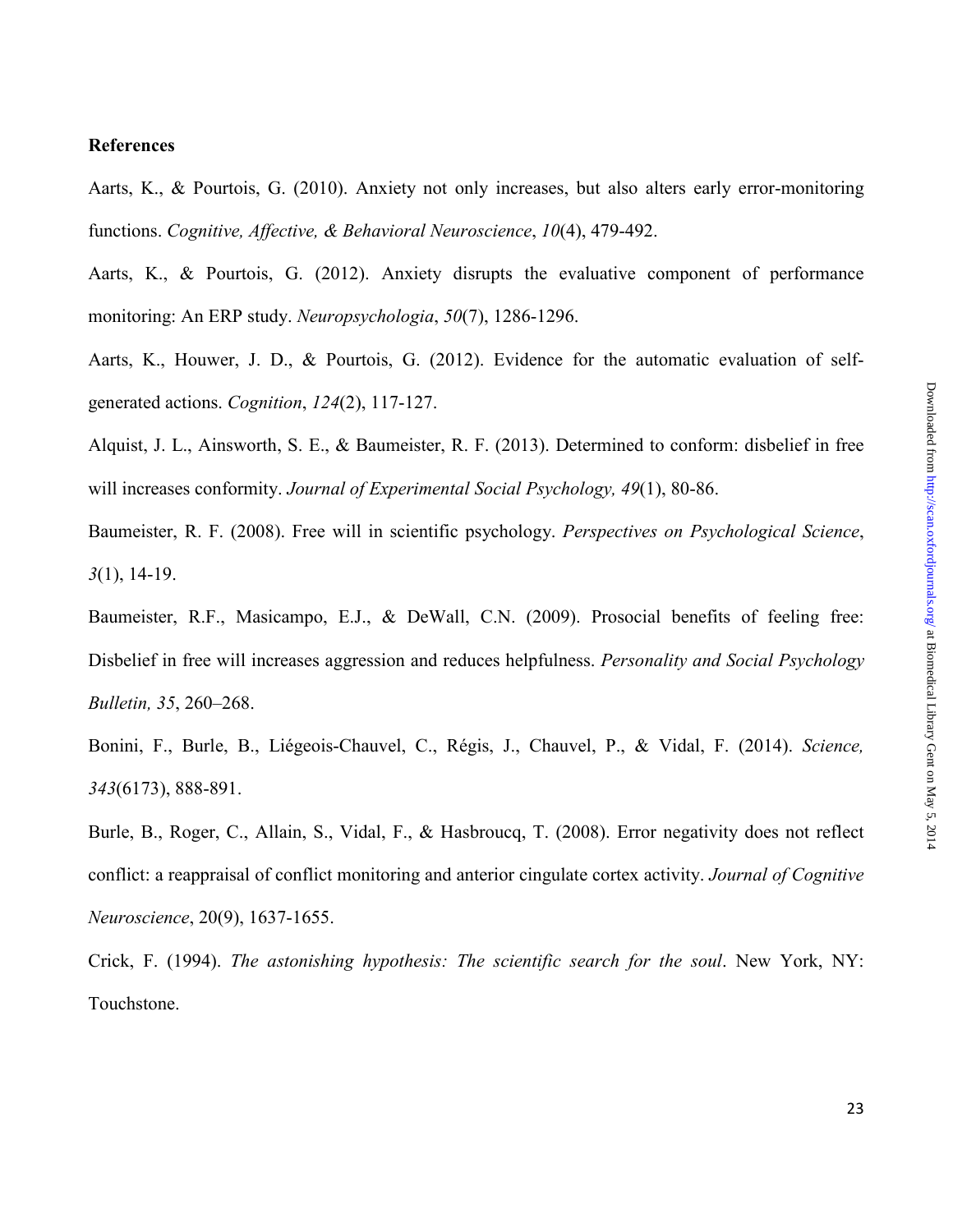de Bruijn, E. R., Sabbe, B. G., Hulstijn, W., Ruigt, G. S., & Verkes, R. J. (2006). Effects of antipsychotic and antidepressant drugs on action monitoring in healthy volunteers. *Brain Research*, *1105*(1), 122-129.

Debener, S., Ullsperger, M., Siegel, M., Fiehler, K., Von Cramon, D. Y., & Engel, A. K. (2005). Trialby-trial coupling of concurrent electroencephalogram and functional magnetic resonance imaging identifies the dynamics of performance monitoring. *Journal of Neuroscience, 25*(50), 11730-11737.

Endrass, T., Klawohn, J., Preuss, J., & Kathmann, N. (2012). Temporospatial dissociation of Pe subcomponents for perceived and unperceived errors. *Frontiers in Human Neuroscience, 6*.

Endrass, T., Reuter, B., & Kathmann, N. (2007). ERP correlates of conscious error recognition: aware and unaware errors in an antisaccade task. *European Journal of Neuroscience, 26*(6), 1714-1720.

Falkenstein, M., Hohnsbein, J., Hoormann, J., & Blanke, L. (1990). Effects of errors in choice reaction tasks on the ERP under focused and divided attention. *Psychophysiological Brain Research*, *1*, 192- 195.

Falkenstein, M., Hohnsbein, J., Hoormann, J., & Blanke, L. (1991). Effects of crossmodal divided attention on late ERP components. II. Error processing in choice reaction tasks. *Electroencephalography and Clinical Neurophysiology*, *78*(6), 447-455.

Falkenstein, M., Hoormann, J., Christ, S., & Hohnsbein, J. (2000). ERP components on reaction errors and their functional significance: A tutorial. *Biological Psychology, 51*, 87–107.

Gehring, W. J., & Willoughby, A. R. (2002). The medial frontal cortex and the rapid processing of monetary gains and losses. *Science, 295*(5563), 2279-2282.

Gehring, W. J., Coles, M. G. H., Meyer, D. E., & Donchin, E. (1990). The error-related negativity: an event-related brain potential accompanying errors. *Psychophysiology*, *27*(4), S34.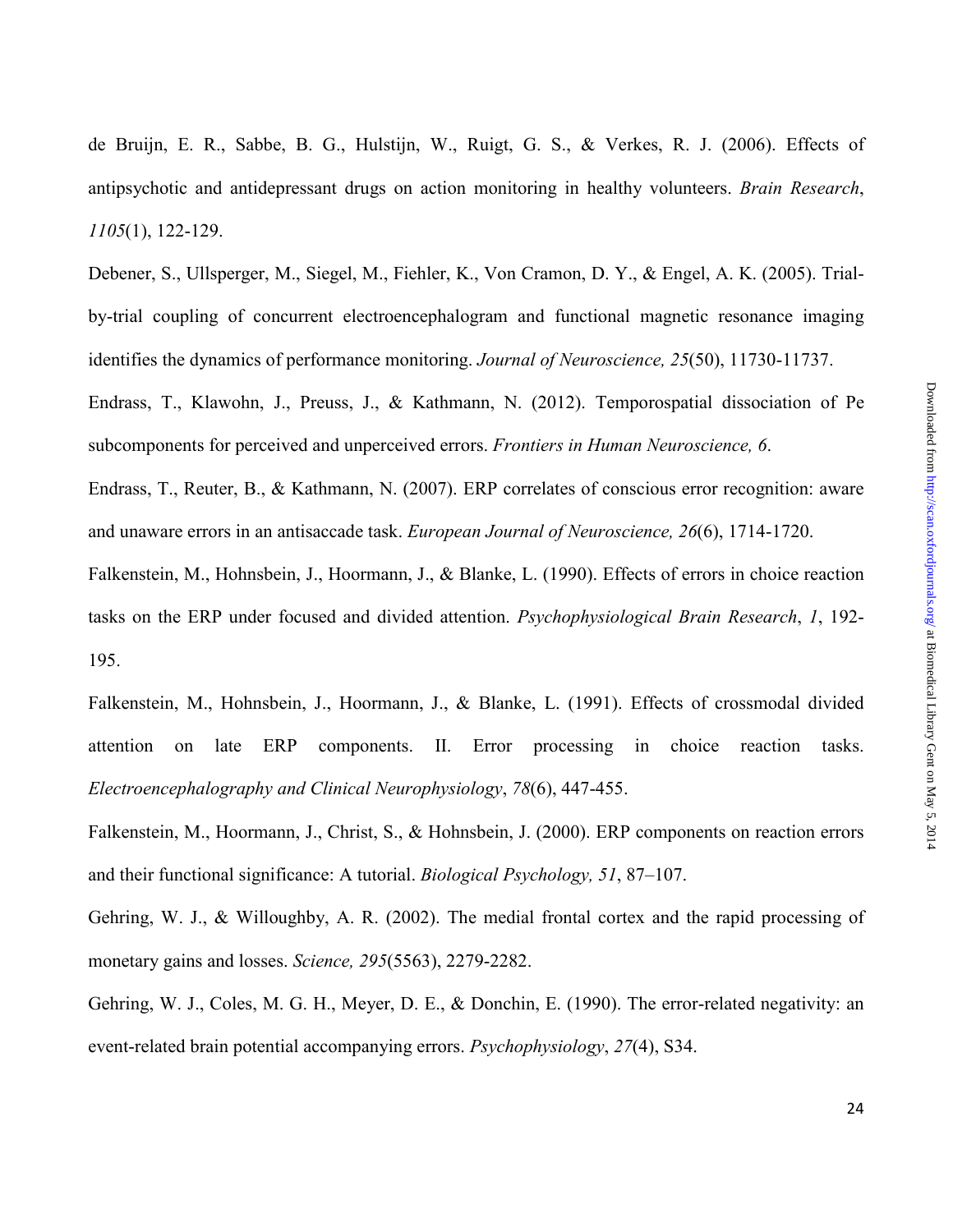- Gehring, W. J., Goss, B., Coles, M. G. H., Meyer, D. E., & Donchin, E. (1993). A neural system for error detection and compensation. *Psychological Science, 4*(6), 385-390.
- Gehring, W. J., Himle, J., & Nisenson, L. G. (2000). Action-monitoring dysfunction in obsessivecompulsive disorder. *Psychological Science*, *11*(1), 1-6.
- Gratton, G., Coles, M. G., & Donchin, E. (1983). A new method for off-line removal of ocular artifact. *Electroencephalography and Clinical Neurophysiology*, *55*(4), 468-484.
- Hajcak, G., Moser, J. S., Yeung, N., & Simons, R. F. (2005). On the ERN and the significance of errors. *Psychophysiology, 42*(2), 151-160.
- Holroyd, C. B., & Coles, M. G. (2002). The neural basis of human error processing: reinforcement learning, dopamine, and the error-related negativity. *Psychological Review*, *109*(4), 679.
- Inzlicht, M., & Tullett, A. M. (2010). Reflecting on God Religious Primes Can Reduce Neurophysiological Response to Errors. *Psychological Science*, *21*(8), 1184-1190.
- Inzlicht, M., McGregor, I., Hirsh, J. B., & Nash, K. (2009). Neural markers of religious conviction. *Psychological Science*, *20*(3), 385-392.
- Johannes, S., Wieringa, B. M., Nager, W., Dengler, R., & Münte, T. F. (2001). Oxazepam alters action monitoring. *Psychopharmacology*, *155*(1), 100-106.
- Koban, L., Brass, M., Lynn, M. T., & Pourtois, G. (2012). Placebo Analgesia Affects Brain Correlates of Error Processing. *PloS One*, *7*(11), e49784.
- Koban, L., Pourtois, G., Vocat, R., & Vuilleumier, P. (2010). When your errors make me lose or win: Event-related potentials to observed errors of cooperators and competitors. *Social Neuroscience*, *5*(4), 360-374.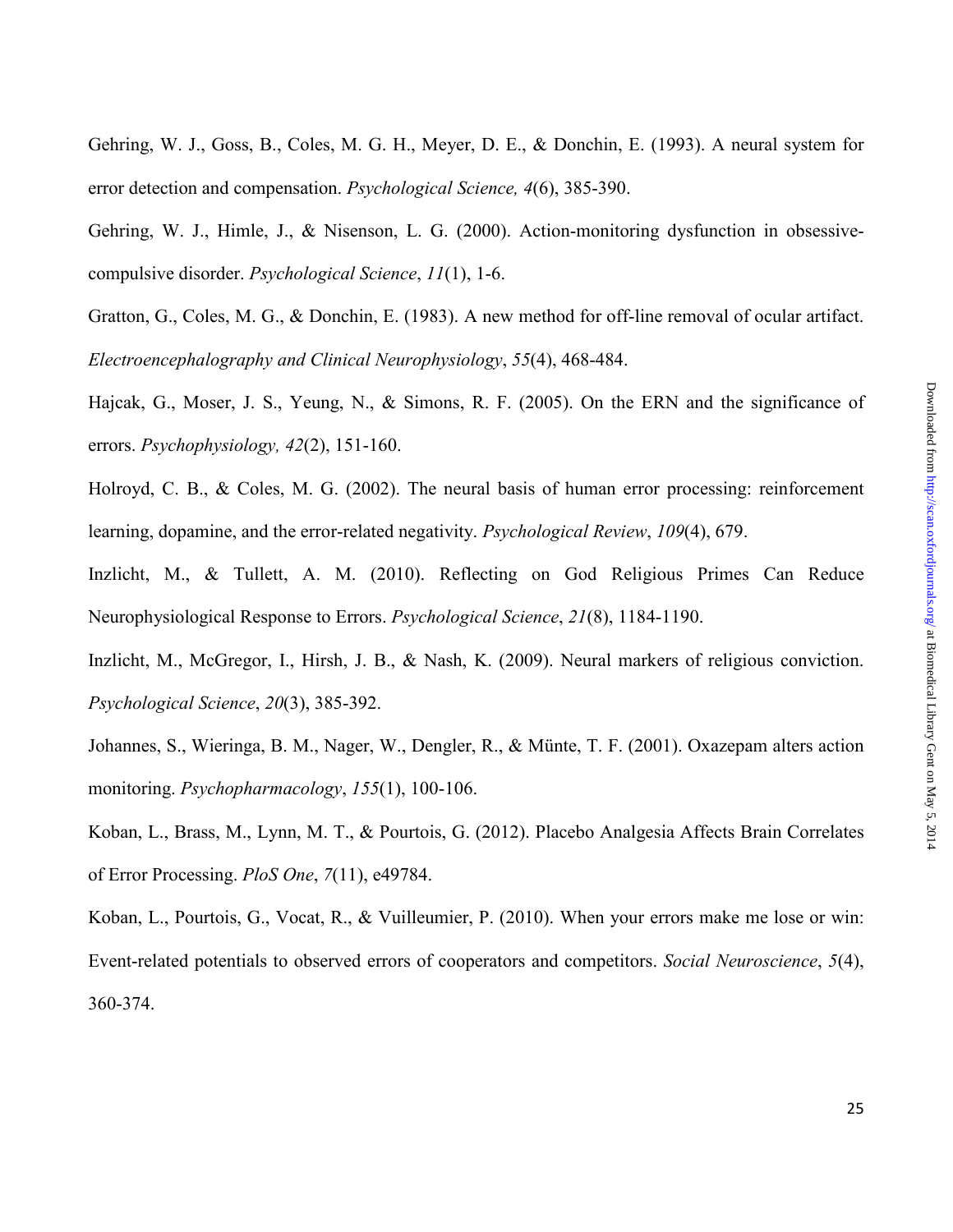Lynn, M. T., Van Dessel, P., & Brass, M. (2013). The influence of high-level beliefs on self-regulatory engagement: Evidence from thermal pain stimulation. *Frontiers in Psychology*, *4*.

Nieuwenhuis, S., Ridderinkhof, K. R., Blom, J., Band, G. P., & Kok, A. (2001). Error‐related brain potentials are differentially related to awareness of response errors: Evidence from an antisaccade task. *Psychophysiology*, *38*(5), 752-760.

O'Connell, R. G., Dockree, P. M., Bellgrove, M. A., Turin, A., Ward, S., Foxe, J. J., & Robertson, I. H. (2009). Two types of action error: electrophysiological evidence for separable inhibitory and sustained attention neural mechanisms producing error on go/no-go tasks. *Journal of Cognitive Neuroscience, 21*(1), 93-104.

Olvet, D. M., & Hajcak, G. (2009). The stability of error-related brain activity with increasing trials. *Psychophysiology*, *46*(5), 957-961.

Overbeek T. J., Nieuwnhuis, S., & Ridderinkhof, K. R. (2005). Dissociable components of error processing: On the functional significance of the Pe vis-à-vis the ERN/Ne. *Journal of Psychophysiology, 19*(4), 319.

Pailing, P. E., & Segalowitz, S. J. (2004). The error-related negativity as a state and trait measure: Motivation, personality, and ERPs in response to errors. *Psychophysiology, 41*(1), 84-95.

Paulhus, D. L., & Carey, J. M. (2011). The FAD–Plus: Measuring lay beliefs regarding Free Will and related constructs. *Journal of Personality Assessment*, *93*(1), 96-104.

Pourtois, G. (2010). Anxiety not only increases, but also alters early error-monitoring functions. *Cognitive, Affective, & Behavioral Neuroscience*, *10*(4), 479-492.

Pourtois, G. (2011). Early error detection predicted by reduced pre-response control process: An ERP topographic mapping study. *Brain Topography*, *23*(4), 403-422.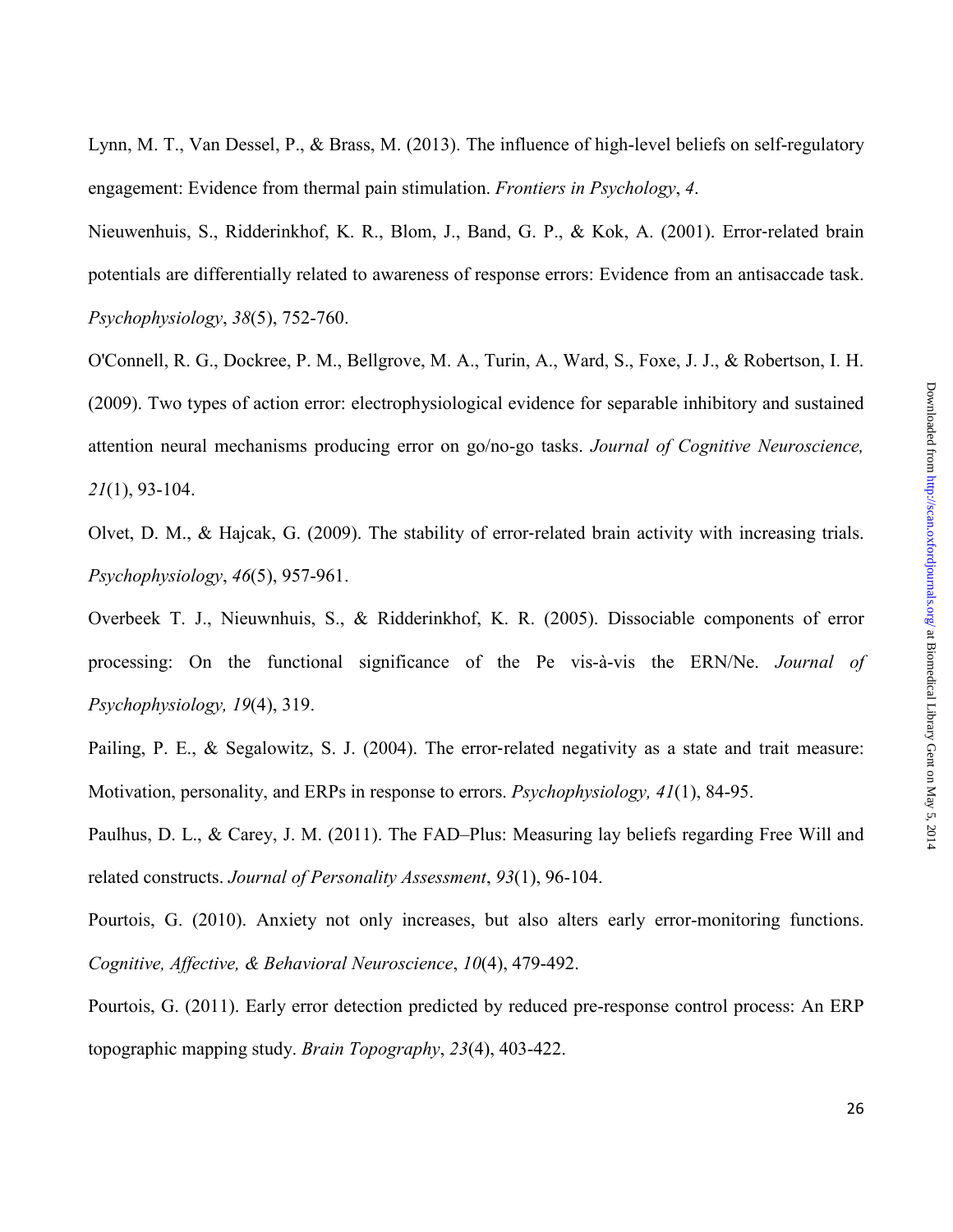Ridderinkhof, K. R., Ramautar, J. R., & Wijnen, J. G. (2009). To PE or not to PE: A P3‐like ERP component reflecting the processing of response errors. *Psychophysiology*, *46*(3), 531-538.

Ridderinkhof, K. R., Ullsperger, M., Crone, E. A., & Nieuwenhuis, S. (2004). The role of the medial frontal cortex in cognitive control. *Science*, *306*(5695), 443-447.

Rigoni, D., & Brass, M. (2014). From intentions to neurons: social and neural consequences of disbelieving in free will. *Topoi*, 1-8.

Rigoni, D., Kühn, S., Gaudino, G., Sartori, G., & Brass, M. (2012). Reducing self-control by weakening belief in free will. *Consciousness and Cognition*, *21*(3), 1482-1490.

Rigoni, D., Kühn, S., Sartori, G., & Brass, M. (2011). Inducing Disbelief in Free Will Alters Brain Correlates of Preconscious Motor Preparation The Brain Minds Whether We Believe in Free Will or Not. *Psychological Science*, *22*(5), 613-618.

Rigoni, D., Wilquin, H., Brass, M., & Burle, B. (2013). When errors do not matter: Weakening belief in intentional control impairs cognitive reaction to errors. *Cognition*, *127*(2), 264-269.

Ruchsow, M., Grön, G., Reuter, K., Spitzer, M., Hermle, L., & Kiefer, M. (2005). Error-related brain activity in patients with obsessive-compulsive disorder and in healthy controls. Journal of *Psychophysiology, 19*(4), 298.

Ryle, G. (1949). *The concept of mind*. University of Chicago Press.

Schneider, W., Eshman, A., & Zuccolotto, A. (2002). E-prime 2.0 user's guide. Psychology Software Tools Inc., Pittsburgh.

Skinner, B. F. (2002). *Beyond freedom and dignity*. Indianapolis: Hackett Publishing Company.

Steinhauser, M., & Yeung, N. (2010). Decision processes in human performance monitoring. *Journal of Neuroscience, 30*(46), 15643-15653.